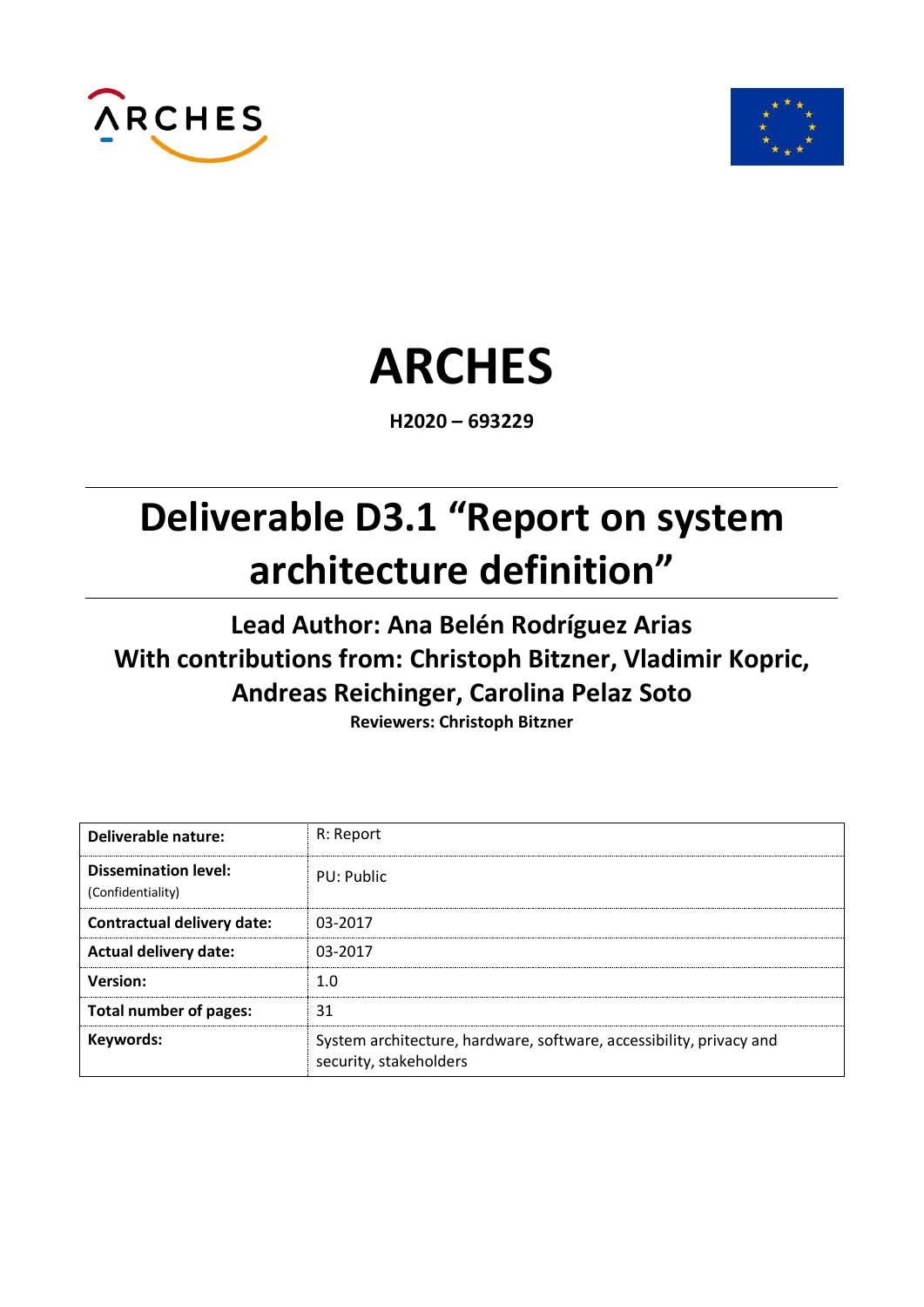

#### *Abstract*

This is the initial design of the system architecture, including the definition of the main aspects and containing all the specifications of hardware needed for the software platform and communication protocols between the different elements of the system envisioned in ARCHES "Accessible Resources for Cultural Heritage EcoSystems".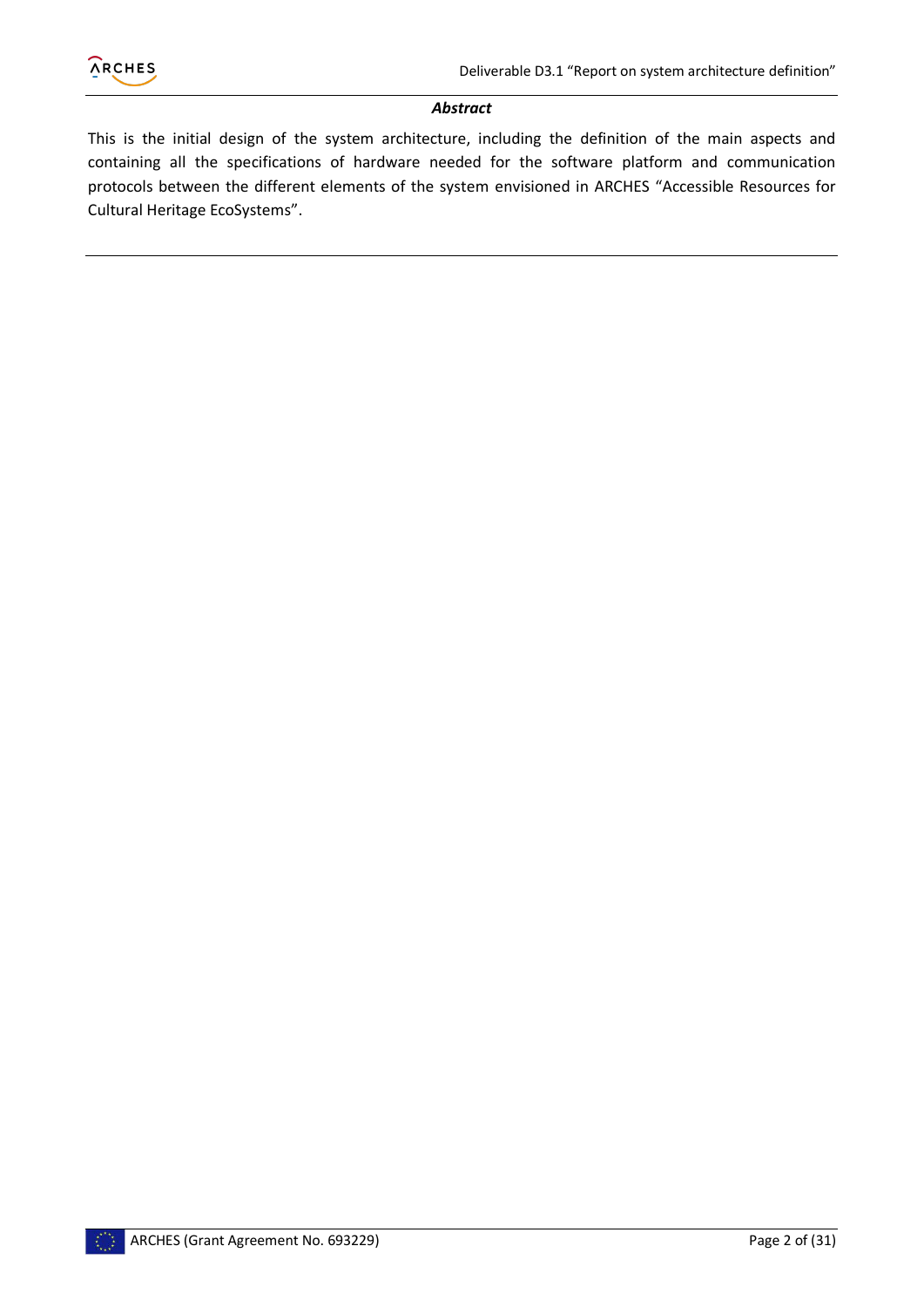

### <span id="page-2-0"></span>**Executive summary**

This document describes the technical architecture of the ARCHES system that satisfies business requirements as documented in the Description of Action (DoA) – dated on  $21<sup>st</sup>$  June 2016 – implements the functionality and fulfils technical, operational and transitional requirements.

The goal of this technical architecture is to define the software and hardware necessary to develop and support the system, and to ensure that the system components are compatible and comply with the enterprise-wide standards.

The main part of the document is structured as follows:

- In section 1 a brief introduction of the deliverable is shown.
- In section 2 the High Level Requirements (HLRs) of the website are described. This section is divided into two subsections: functional and non-functional requirements. The functional requirements document the operations and activities that a system must be able to perform while the nonfunctional requirements refer to the attributes, including performance levels, security, and the various "ilities", such as usability, accessibility, reliability and availability.
- In section 3 "System architecture", the architecture that will be implemented to develop the ARCHES platform is described. The architecture diagram provides an overview of an entire system, identifying the main components that will be developed for the online platform and its interfaces. This section has several subsections:
	- o Components: Detail of each component one by one.
	- o Technology architecture: Infrastructure that supports the application and information architecture.
	- o Security and privacy architecture: Key aspects related to security.
- In section 4 "Stakeholders", these groups or individuals, who can affect or be affected by the decisions adopted and subsequent outputs, are identified.
- In section 5 a complementary list of the requirements already presented in section 2 so as to make the major concerns apparent for further analysis.
- In Section 6 some connections of ARCHES with previous EU projects are commented.
- Conclusions are drawn in section 7.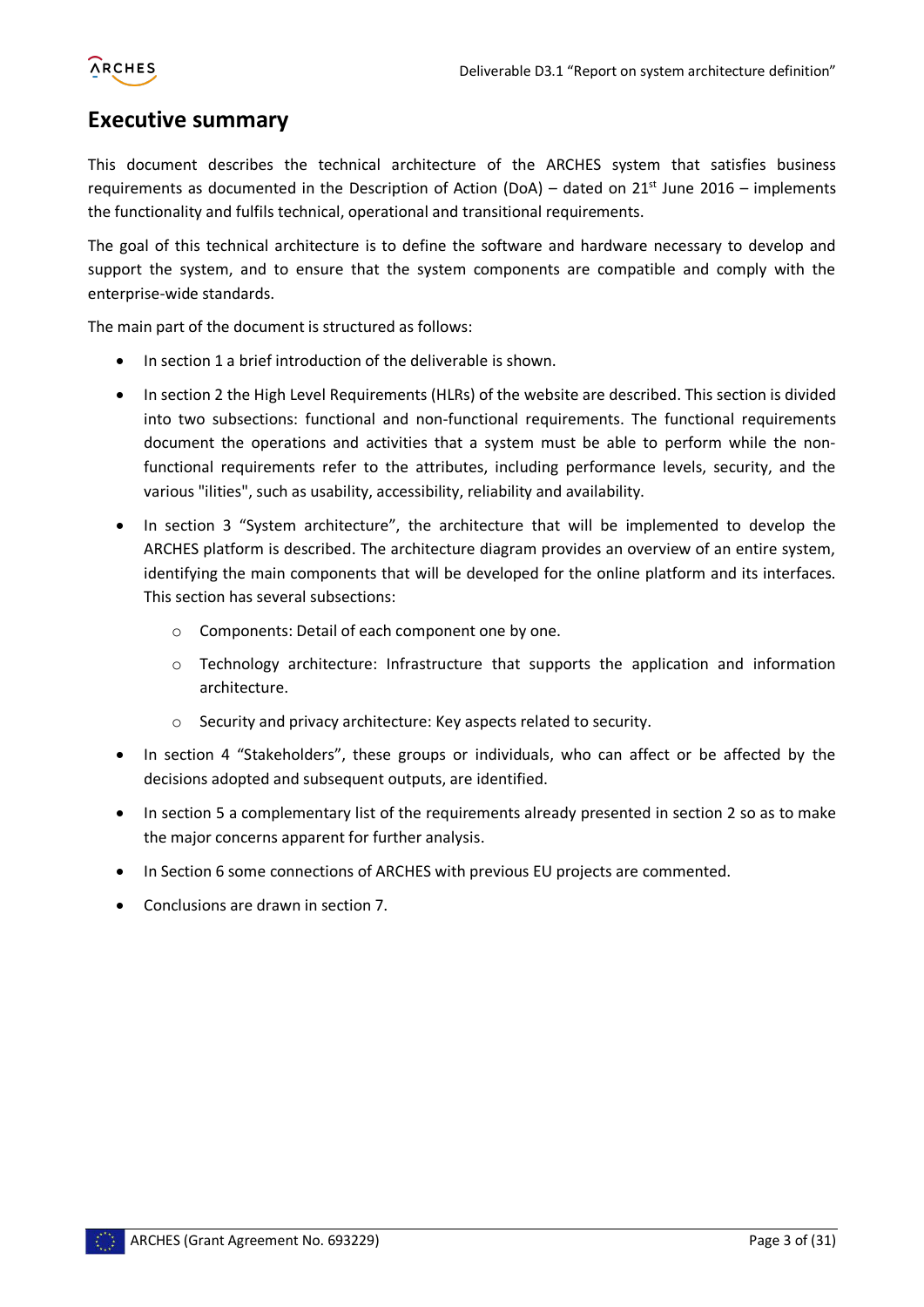

# <span id="page-3-0"></span>**Document Information**

| <b>IST Project</b><br><b>Number</b> | H2020 - 693229           | <b>Acronym</b>                                        | <b>ARCHES</b> |
|-------------------------------------|--------------------------|-------------------------------------------------------|---------------|
| <b>Full Title</b>                   |                          | Accessible Resources for Cultural Heritage EcoSystems |               |
| <b>Project URL</b>                  | http://arches-project.eu |                                                       |               |
| <b>Document URL</b>                 |                          |                                                       |               |
| <b>EU Project Officer</b>           | Luis García Domínguez    |                                                       |               |

| <b>Deliverable</b>                                                      | <b>Number</b>           | D <sub>3.1</sub>                                  | Title |  | Report on system architecture definition                    |    |
|-------------------------------------------------------------------------|-------------------------|---------------------------------------------------|-------|--|-------------------------------------------------------------|----|
| <b>Work Package</b><br><b>Title</b><br><b>Number</b><br>WP <sub>3</sub> |                         | Development of an accessible software<br>platform |       |  |                                                             |    |
| <b>Date of Delivery</b>                                                 | <b>Contractual</b>      | M <sub>6</sub>                                    |       |  | <b>Actual</b>                                               | M6 |
| <b>Status</b>                                                           |                         | Version 1.0                                       |       |  | final ⊠                                                     |    |
| <b>Nature</b>                                                           |                         |                                                   |       |  | Prototype □ Report & Demonstrator □ Other □ Ethics □ ORDP □ |    |
| <b>Dissemination level</b>                                              | Public ⊠ Confidential □ |                                                   |       |  |                                                             |    |

| <b>Authors (Partner)</b>  | Treelogic (Tree) |                              |        |                             |
|---------------------------|------------------|------------------------------|--------|-----------------------------|
| <b>Responsible Author</b> | <b>Name</b>      | Ana Belén Rodríguez<br>Arias | E-mail | ana.rodriguez@treelogic.com |
|                           | <b>Partner</b>   | Tree                         | Phone  | +34 985 966 136             |

| Abstract<br>(for dissemination) | This is the initial design of the system architecture, including the definition of<br>the main aspects and containing all the specifications of hardware needed for<br>the software platform and communication protocols between the different<br>elements of the system envisioned in ARCHES "Accessible Resources for<br>Cultural Heritage EcoSystems". |
|---------------------------------|-----------------------------------------------------------------------------------------------------------------------------------------------------------------------------------------------------------------------------------------------------------------------------------------------------------------------------------------------------------|
| <b>Keywords</b>                 | System architecture, hardware, software, accessibility, privacy and security,<br>stakeholders                                                                                                                                                                                                                                                             |

|                   |          | <b>Version Log</b>        |                                    |
|-------------------|----------|---------------------------|------------------------------------|
| <b>Issue Date</b> | Rev. No. | <b>Author</b>             | Change                             |
| 03-03-2017        | ---      | Ana Belén Rodríguez Arias | Template                           |
| 03-03-2016        | ---      | Ana Belén Rodríguez Arias | Table of contents                  |
| 06-03-2017        | 0.1      | Ana Belén Rodríguez Arias | Main sections                      |
| 13-03-2017        | 0.2      | Ana Belén Rodríguez Arias | Content                            |
| 23-03-2017        | 0.3      | Vladimir Kopric           | <b>Contributions from Coprix</b>   |
| 24-03-2017        | 0.4      | Ana Belén Rodríguez Arias | Integration                        |
| 30-03-2017        | 0.4      | Andreas Reichinger        | Minor changes                      |
| 30-03-2017        | 0.4      | Christoph Bitzner         | New comments and review            |
| 30-03-2017        | 0.5      | Ana Belén Rodríguez Arias | Integration                        |
| 30-03-2017        | 0.5      | Javier Gutiérrez Meana    | Review                             |
| 31-03-2017        | 1.0      | Ana Belén Rodríguez Arias | Final version                      |
| 31-03-2017        | 1.0      | Javier Gutiérrez Meana    | Final version - generation of PDFs |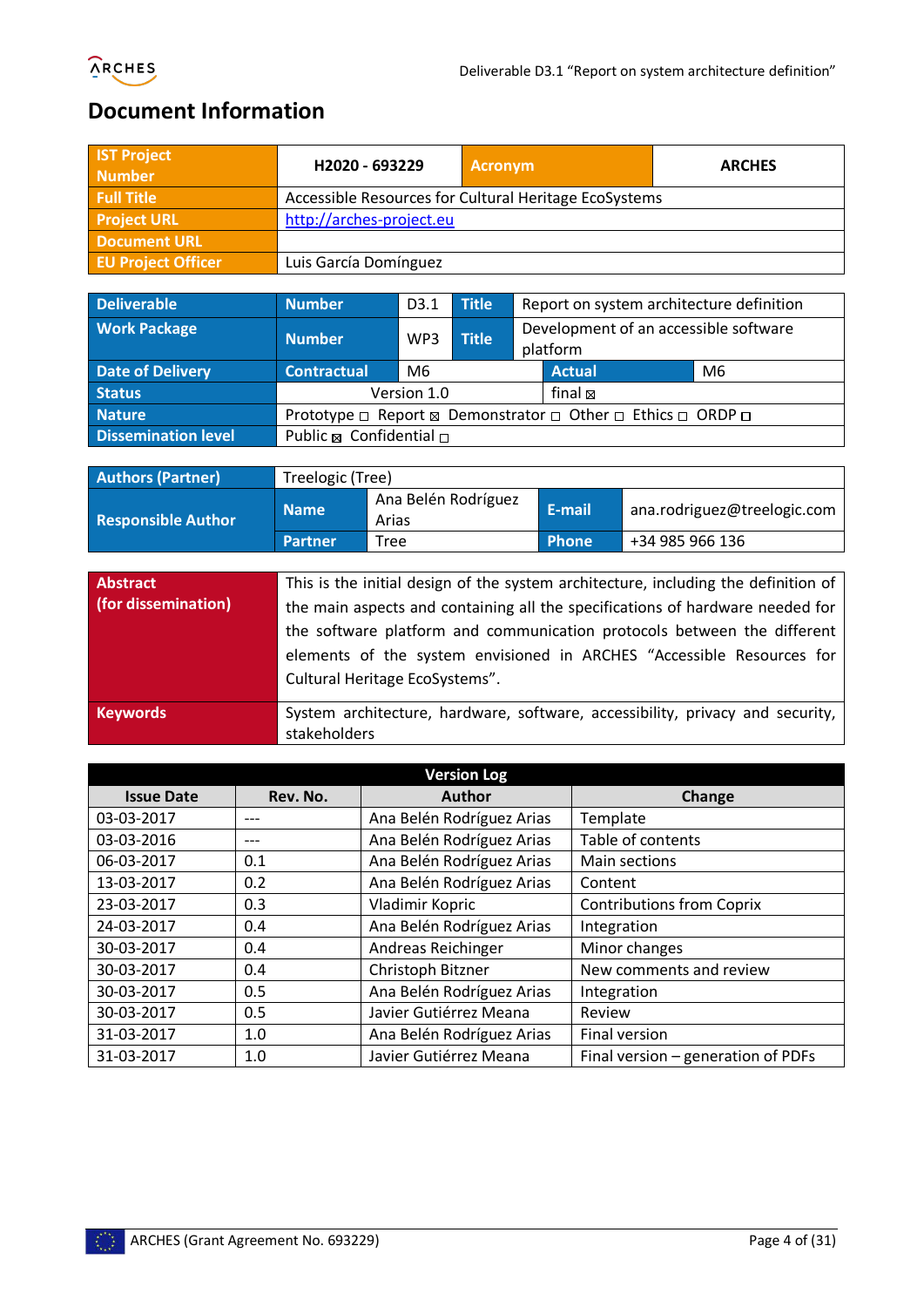# **ARCHES**

# <span id="page-4-0"></span>**Table of Contents**

| $\mathbf{1}$   |       |  |  |  |  |
|----------------|-------|--|--|--|--|
|                | 1.1   |  |  |  |  |
| $\overline{2}$ |       |  |  |  |  |
|                | 2.1   |  |  |  |  |
|                | 2.2   |  |  |  |  |
| 3              |       |  |  |  |  |
| 4              |       |  |  |  |  |
|                | 4.1   |  |  |  |  |
|                | 4.1.1 |  |  |  |  |
|                | 4.1.2 |  |  |  |  |
|                | 4.1.3 |  |  |  |  |
|                | 4.1.4 |  |  |  |  |
|                | 4.1.5 |  |  |  |  |
|                | 4.2   |  |  |  |  |
|                | 4.3   |  |  |  |  |
|                | 4.3.1 |  |  |  |  |
|                | 4.3.2 |  |  |  |  |
|                | 4.3.3 |  |  |  |  |
| 5              |       |  |  |  |  |
|                | 5.1   |  |  |  |  |
|                | 5.2   |  |  |  |  |
|                | 5.3   |  |  |  |  |
|                | 5.4   |  |  |  |  |
|                | 5.5   |  |  |  |  |
| 6              |       |  |  |  |  |
|                | 6.1   |  |  |  |  |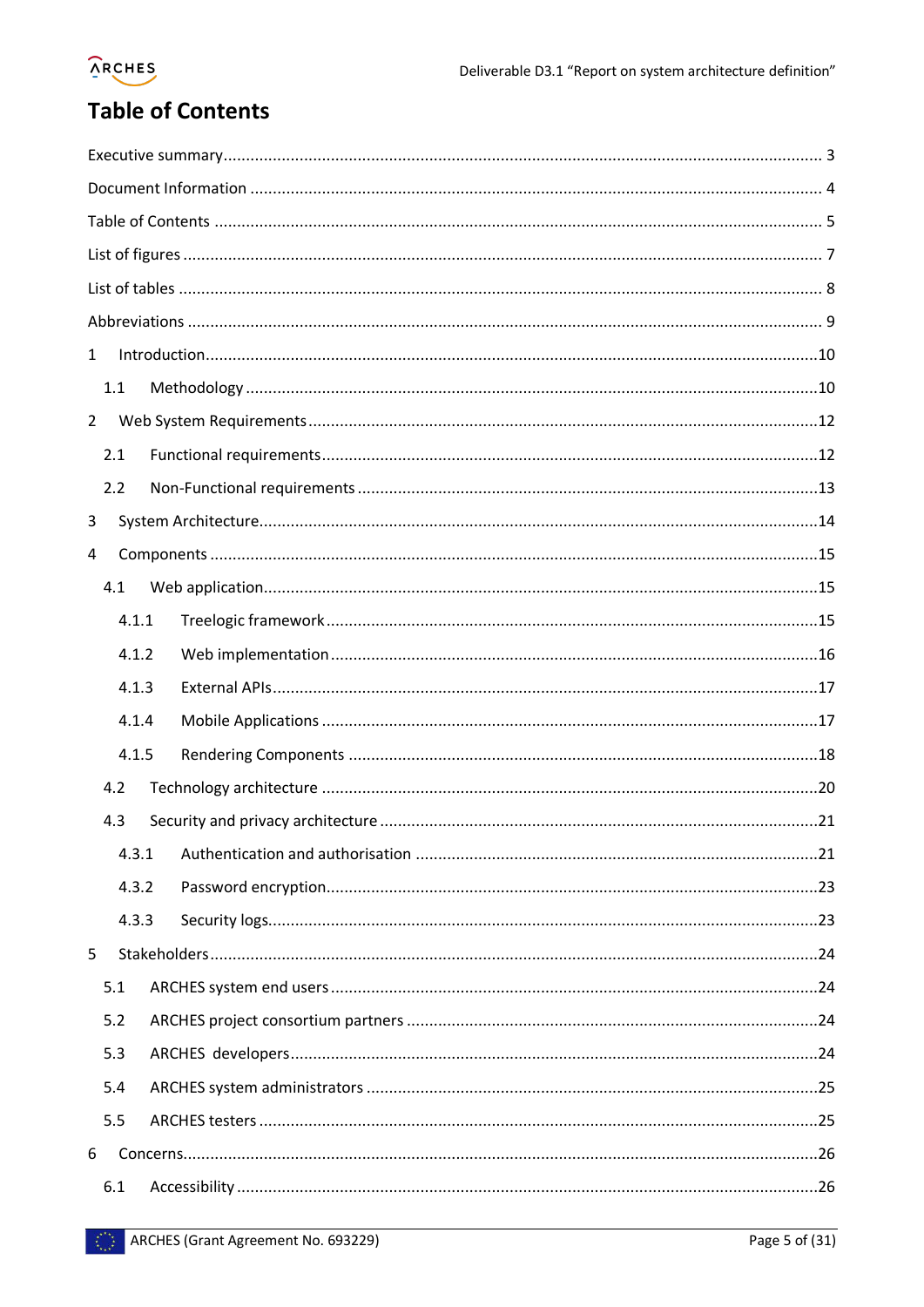# **ARCHES**

|             | 6.2   |  |  |
|-------------|-------|--|--|
|             | 6.3   |  |  |
|             | 6.4   |  |  |
|             | 6.5   |  |  |
|             | 6.6   |  |  |
| $7^{\circ}$ |       |  |  |
|             | 7.1   |  |  |
|             | 7.1.1 |  |  |
|             | 7.1.2 |  |  |
|             | 7.1.3 |  |  |
|             | 7.2   |  |  |
|             | 7.2.1 |  |  |
| 8           |       |  |  |
|             |       |  |  |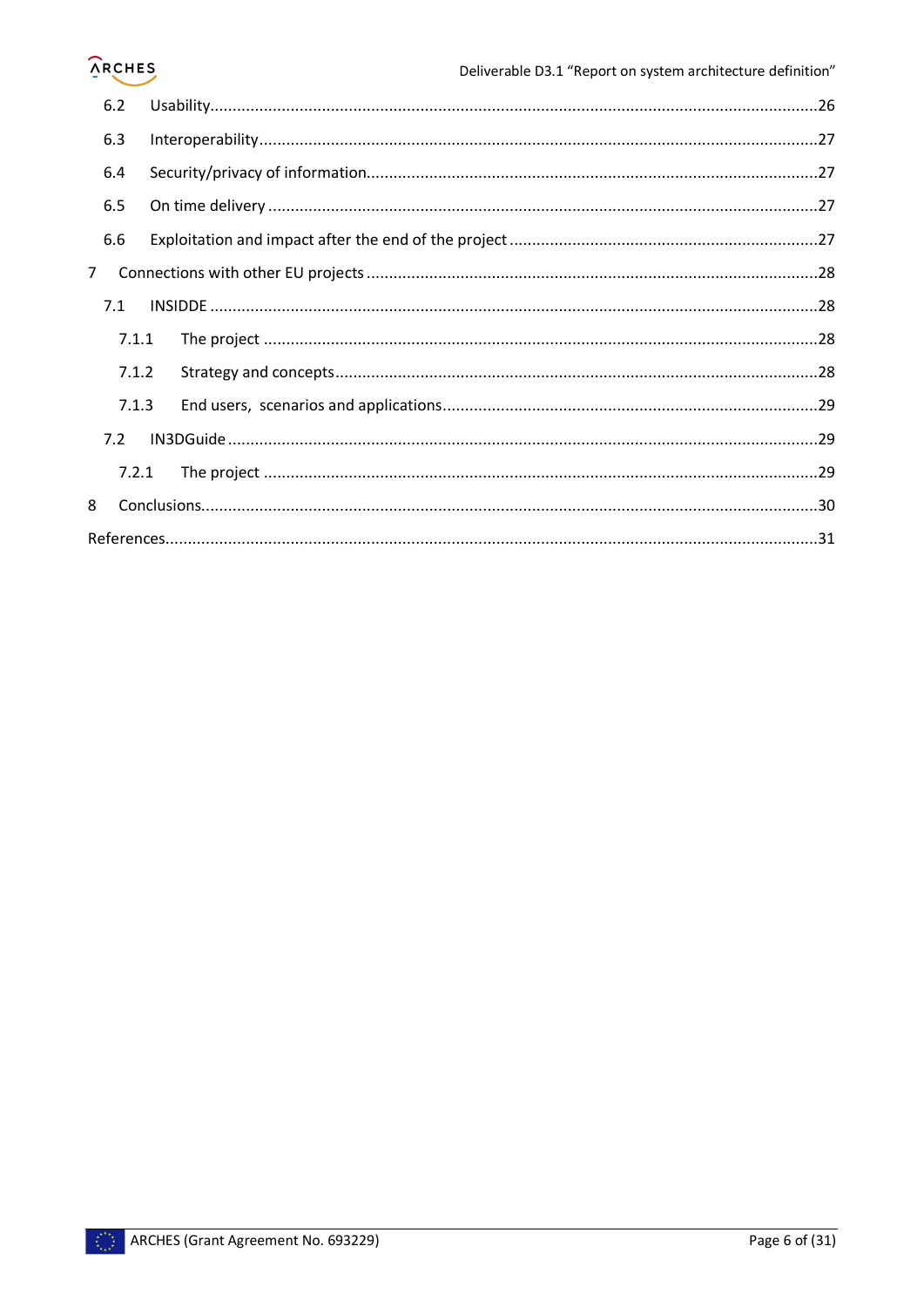# **ORCHES**

# <span id="page-6-0"></span>List of figures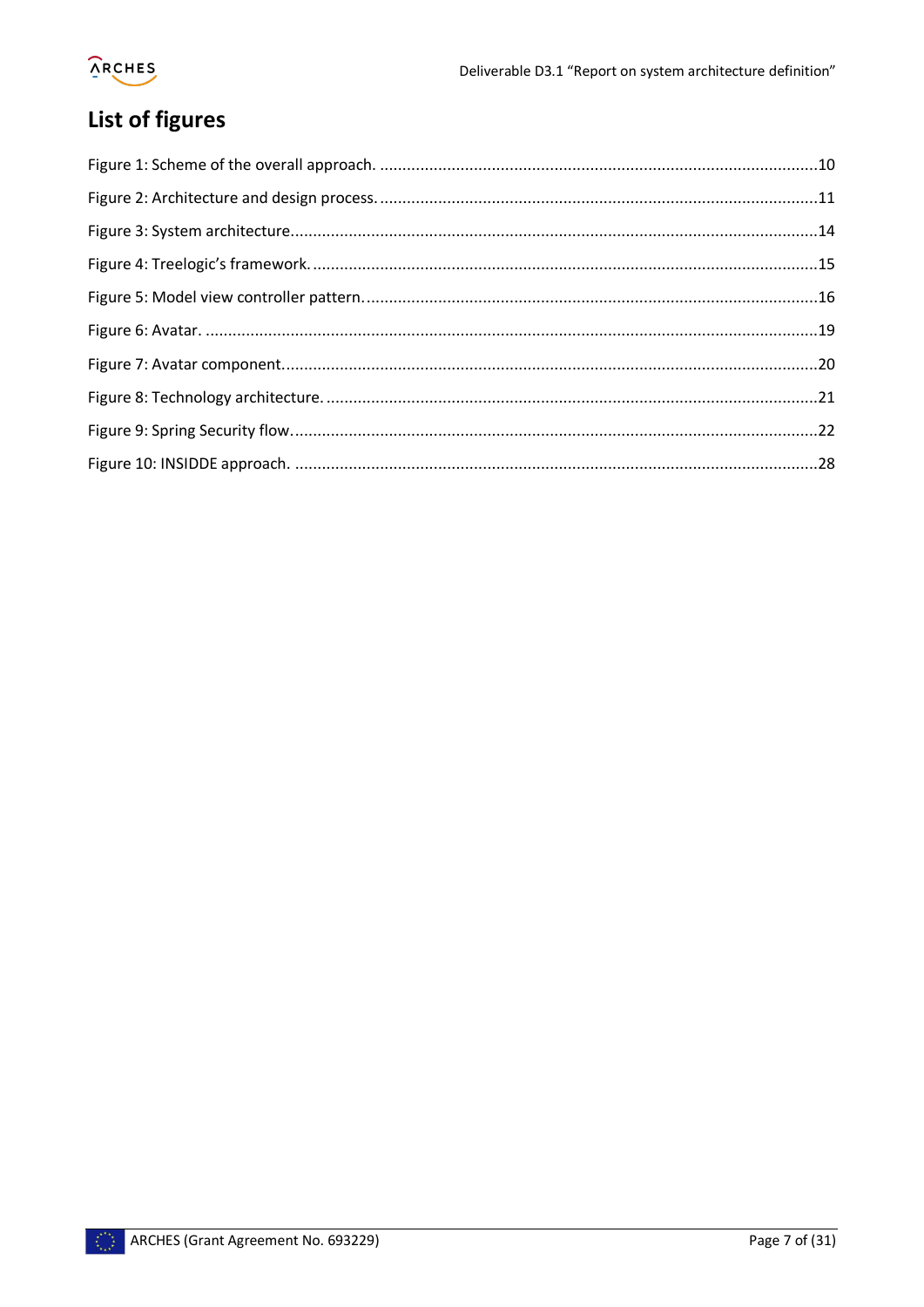

# <span id="page-7-0"></span>**List of tables**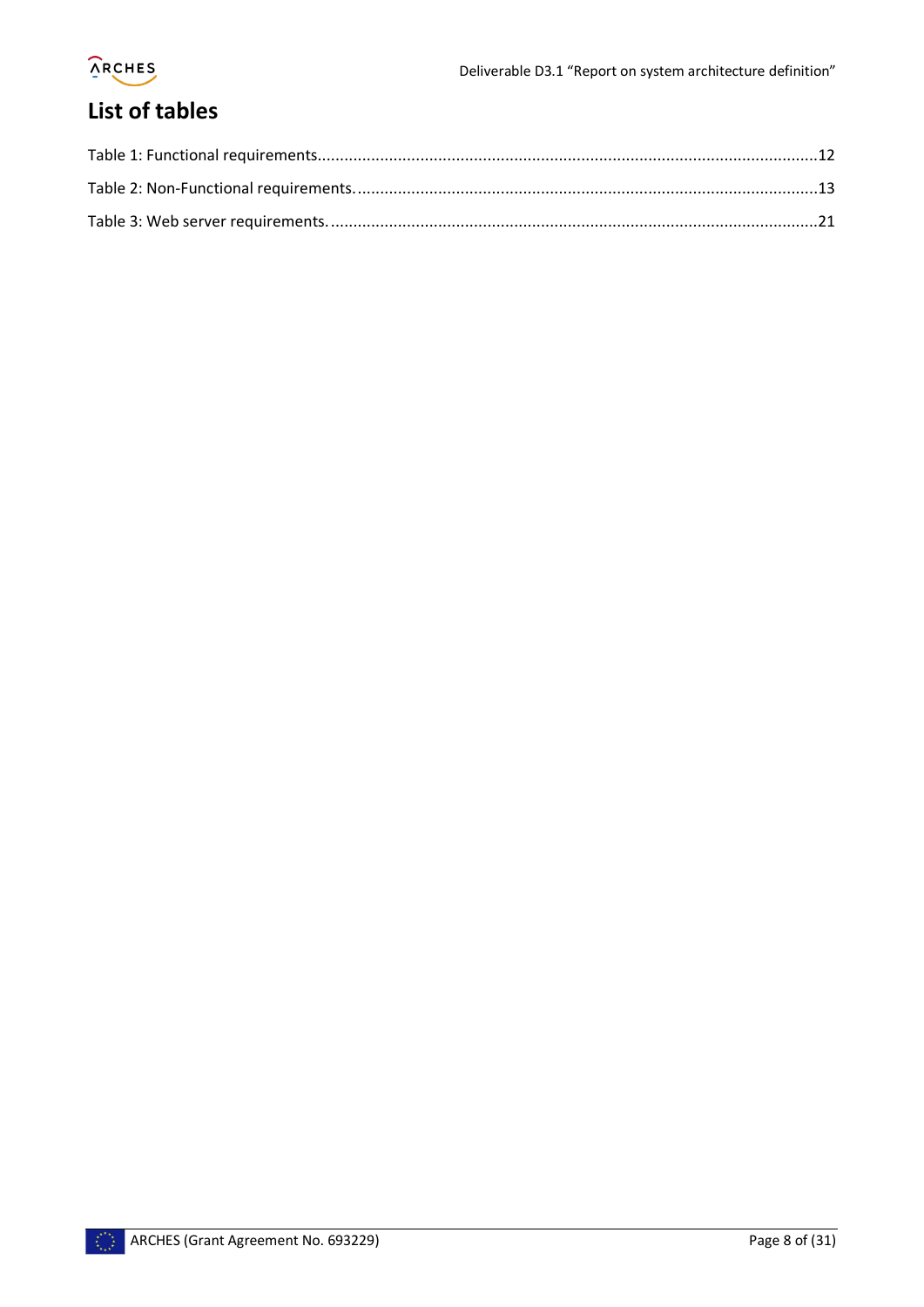# **ARCHES**

### <span id="page-8-0"></span>**Abbreviations**

**API**: Application Programming Interface **AR**: Augmented Reality **ARCHES**: Accessible Resources for Cultural Heritage EcoSystems **CH**: Cultural Heritage **CSS**: Cascading Style Sheets **DMP**: Data Management Plan **DoA**: Description of Action **EU**: European Union **FP7**: Seventh Framework Programme **GUIs**: Graphical User Interface **HLD**: High Level Design **HLRs**: High Level Requirements **HTML**: HyperText Markup Language **HTTP**:Hypertext Transfer Protocol **H2020:** Horizon 2020 **ICT**: Information and Communication Technologies

**INSIDDE**: INtegration of technological Solutions for Imaging, Detection, and Digitisation of hidden Elements in artworks **IN3DGuide**: Integral Indoor 3D Guidance and Access-Control System **J2EE**: Java Platform Enterprise Edition **JS**: JavaScript **JSON**: JavaScript Object Notation **MVC**: Model View Controller **OAI**: Open Achieves Initiative **REST**: REpresentational State Transfer **SPARQL**: SPARQL Protocol and RDF Query Language **THz**: Terahertz **TTS**: Text-To-Speech **WCAG**: Web Content Accessibility Guidelines **WS**: Web Service **XML**: eXtensible Mark-up Language **WP**: Work Package **W3C**: World Wide Web Consortium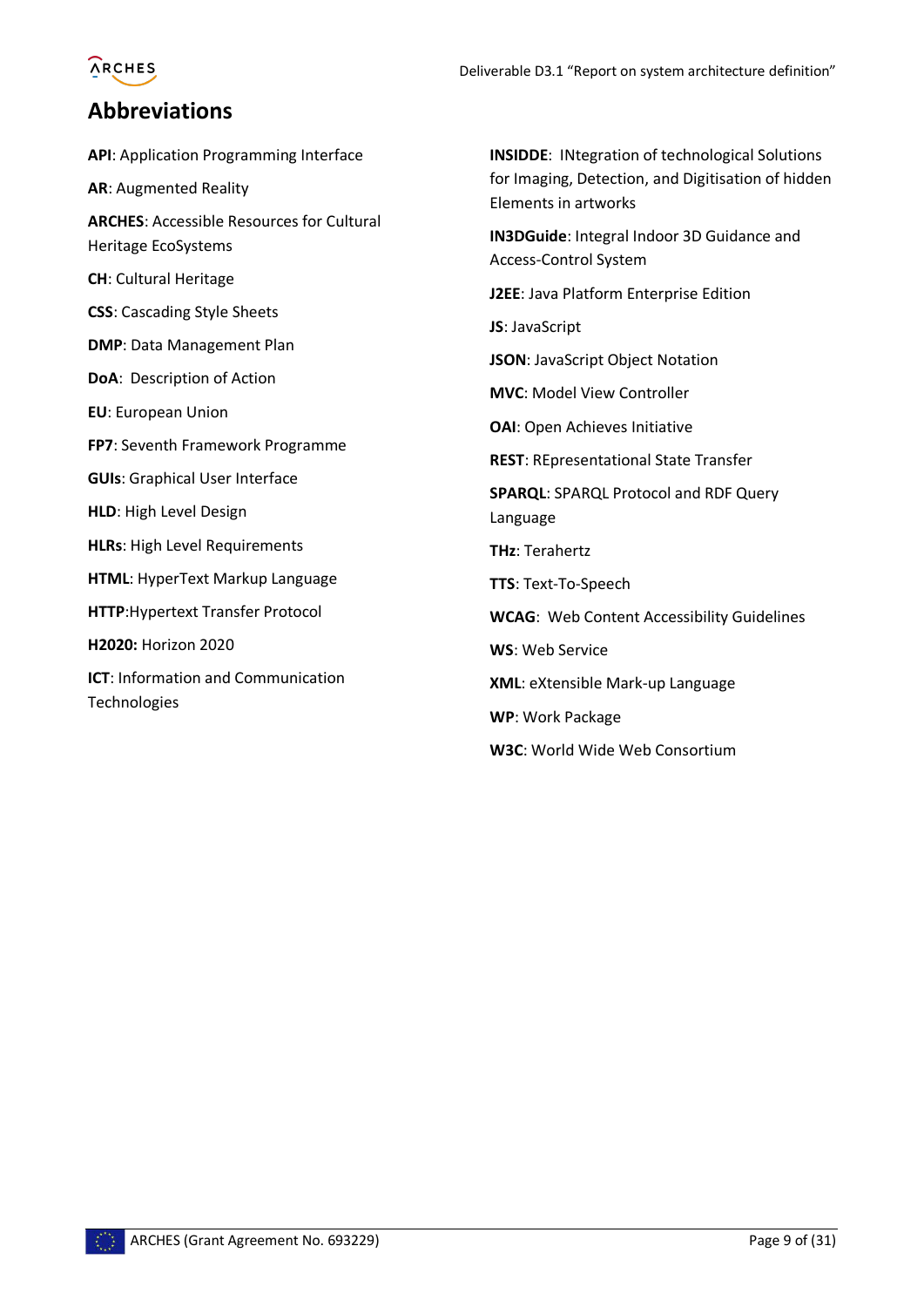

### <span id="page-9-0"></span>**1 Introduction**

The objective of this document is to design an initial approach of an open architecture for ARCHES, using standardised methods and tools and so providing a clear picture of what the ARCHES system is doing, which are the components that form it and what are the relationships among them.

#### <span id="page-9-1"></span>**1.1 Methodology**

Partners specialised in Information and Communications Technology (ICT) will actively support the creation of more inclusive environments. They are putting their experience and expertise at the disposal of the exploration groups composed of people with differences and difficulties associated with perception, memory cognition and communication to design, implement and test a wide range of applications, functionalities and tools.

The first step has been to clearly identify digital cultural assets that will be used and are of relevance to our participating cultural heritage (CH) sites; i.e. the Victoria and Albert Museum and The Wallace Collection in the UK, the Fine Arts Museum of Asturias, Thyssen Museum and Lázaro Galdiano Museum in Spain and the Kunst-Historisches Museum Wien in Austria. The intention is to bring together multiple data sources in the CH field and improve the connectivity capabilities to generate accessible tools for the target audiences. These sources include, for example, digital assets available in archives, libraries or museums and will be the inputs of the three actions and the corresponding work packages (WP) as illustrated in [Figure 1:](#page-9-2)

- An **accessible software platform** that will implement several options to facilitate the interpretation of digital images and models obtained from the Internet or uploaded by the visitor. In addition, newly developed tools will enable the generation of innovative educational materials.
- **Applications for handheld devices** that will allow people with differences and difficulties associated with perception, memory, cognition and communication to enjoy their visit to museums – on their own or with other people – thanks to the functionalities that take advantage of Augmented Reality (AR) and real-time processing techniques. Two alternatives will be developed: (i) a basic version ready to be used at any museum and (ii) an extended version in which extra functionalities are incorporated, resulting from close collaboration between the designers and the CH sites, sharing knowledge of the collection, the facilities and the nature of the digital assets.
- **On-site multisensory activities** that will be organised in collaboration with the participating CH institutions, exploring and encouraging novel ways of understanding artefacts – not yet possible with desktop and handheld devices – through the capitalisation of the state of the art technologies.



<span id="page-9-2"></span>**Figure 1: Scheme of the overall approach.**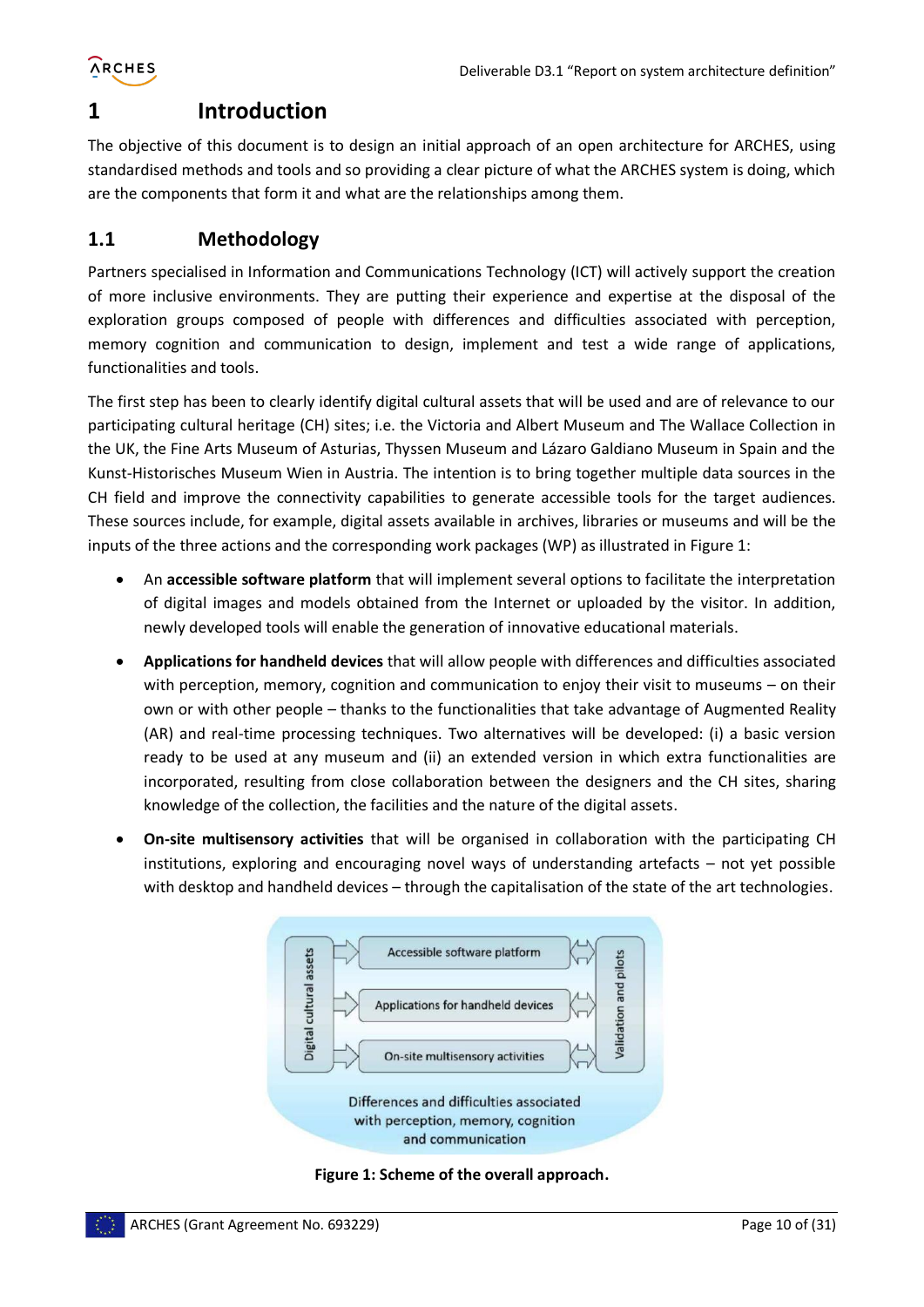An intense test battery is planned to ensure that all the applications and prototypes work properly and have achieved the desired performance. Most importantly, the appropriateness of any solution will be assessed during the validation and pilot phases. In opposition to a sequential scheme, in which these tasks would be executed right after the completion of the technological development, we propose an iterative model in which a great deal of interaction is expected between the designers and the users. This will allow all partners to duly agree modifications, adaptations or improvements of the applications based on the feedback from the people with differences and difficulties associated with perception, memory, cognition and communication, leading to more appropriate and effective results. This concept is presented in [Figure](#page-10-0)  [2.](#page-10-0)



**Outputs** 

<span id="page-10-0"></span>**Figure 2: Architecture and design process.**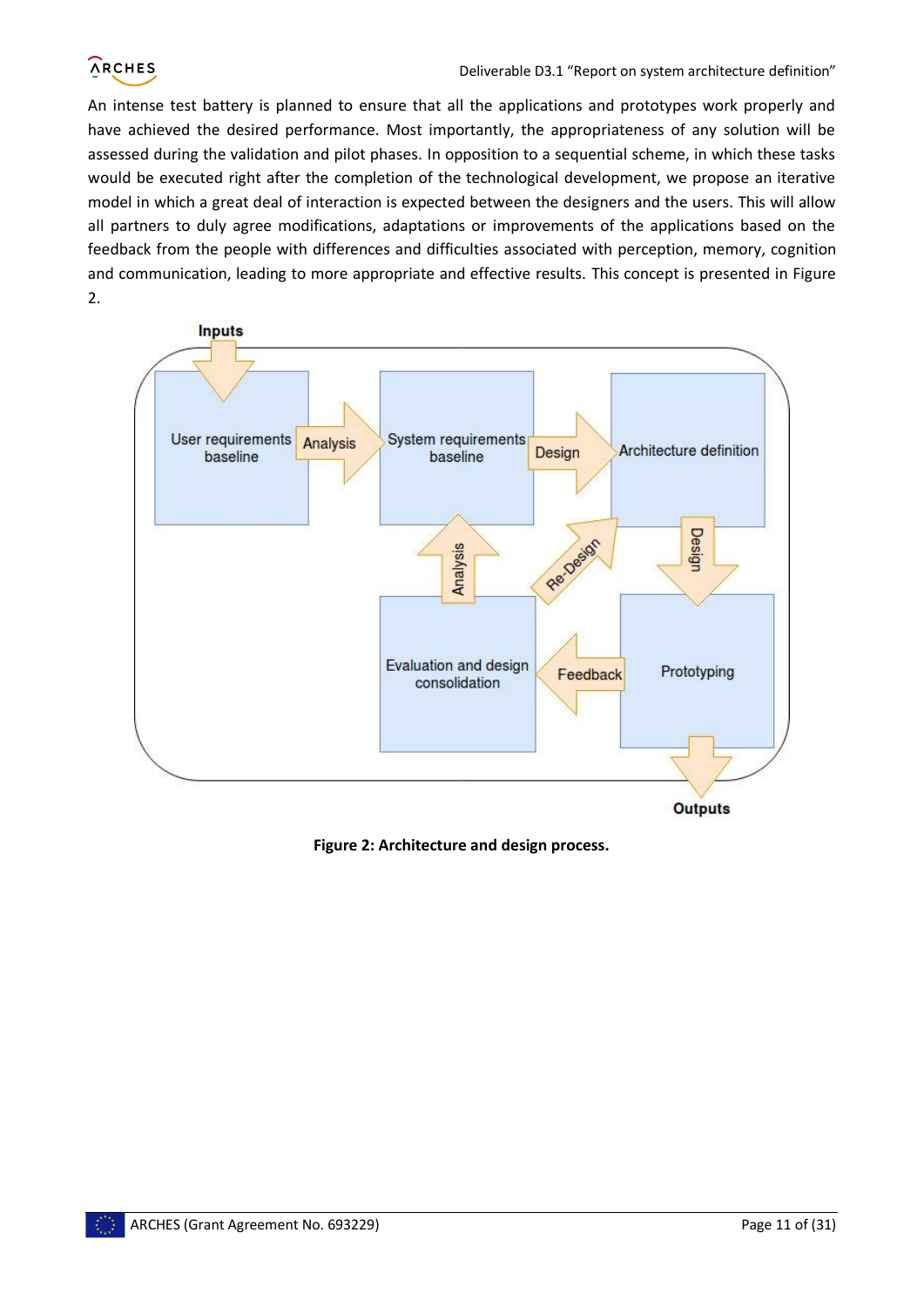

### <span id="page-11-0"></span>**2 Web System Requirements**

The purpose of this section is to describe the HLRs for the web platform of ARCHES. This section provides the objectives that the system will achieve by the end of the project cycle.

#### <span id="page-11-1"></span>**2.1 Functional requirements**

The functional requirements describe the core functionality of the online platform (see [Table 1\)](#page-11-2). The key themes identified through user requirement analysis are the following:

- Authentication and permissions
- Profile and configurations
- Works of art
- Games
- Assistive technologies

#### **Table 1: Functional requirements.**

<span id="page-11-2"></span>

|     | <b>1.0 AUTHENTICATION &amp; PERMISSIONS</b>                                                           |
|-----|-------------------------------------------------------------------------------------------------------|
| 1.1 | The system shall enable the user to register a profile using a valid email address and password       |
| 1.2 | The system shall enable the user to log in once successfully registered                               |
| 1.3 | Users shall be allowed to request a password reset (lost password)                                    |
| 1.4 | The system shall enable authorised users to access administration areas                               |
| 1.5 | Only the administrator shall create a user profile                                                    |
| 1.6 | Only the administrator shall change a user's password                                                 |
| 1.7 | Only the administrator shall activate/inactivate a user account                                       |
| 1.8 | Only the administrator shall view/export all user profiles                                            |
| 2.0 | <b>PROFILE &amp; CONFIGURATIONS</b>                                                                   |
| 2.1 | Users shall be granted access to their respective profiles                                            |
| 2.2 | The system shall enable registered users to change their personal details (password, name )           |
| 2.3 | The system shall enable registered users to configure the profile according with their access needs   |
|     | and preferences                                                                                       |
| 2.4 | Each user preferences shall combine different kind of access needs and assistive technologies         |
| 3.0 | <b>WORKS OF ART</b>                                                                                   |
| 3.1 | The website shall enable users to view artworks and related information                               |
| 3.2 | The user shall have the ability to filter according to the features of interest                       |
| 3.3 | The user shall have access to a search function that enables them to search for specific works of art |
|     | or a group of them using a set parameter of categories (author, period, place)                        |
| 3.3 | Data shall be collected from both external resources - through Application Programming Interfaces     |
|     | (APIs) – and the partners of the consortium (especially museums) and stored in a repository           |
| 3.5 | The system shall collect metadata from different digital resources so as to provide a connected       |
|     | description of the works of art                                                                       |
| 4.0 | <b>GAMES</b>                                                                                          |
| 4.1 | The website shall enable users to play with web educational games                                     |
| 4.2 | The games shall be designed/tested for people with differences and difficulties associated with       |
|     | perception, memory and communication                                                                  |
| 5.0 | <b>ASSISTIVE TECHNOLOGIES</b>                                                                         |
| 5.1 | The Text To Speech (TTS) functionality shall convert written text into natural sounding audio         |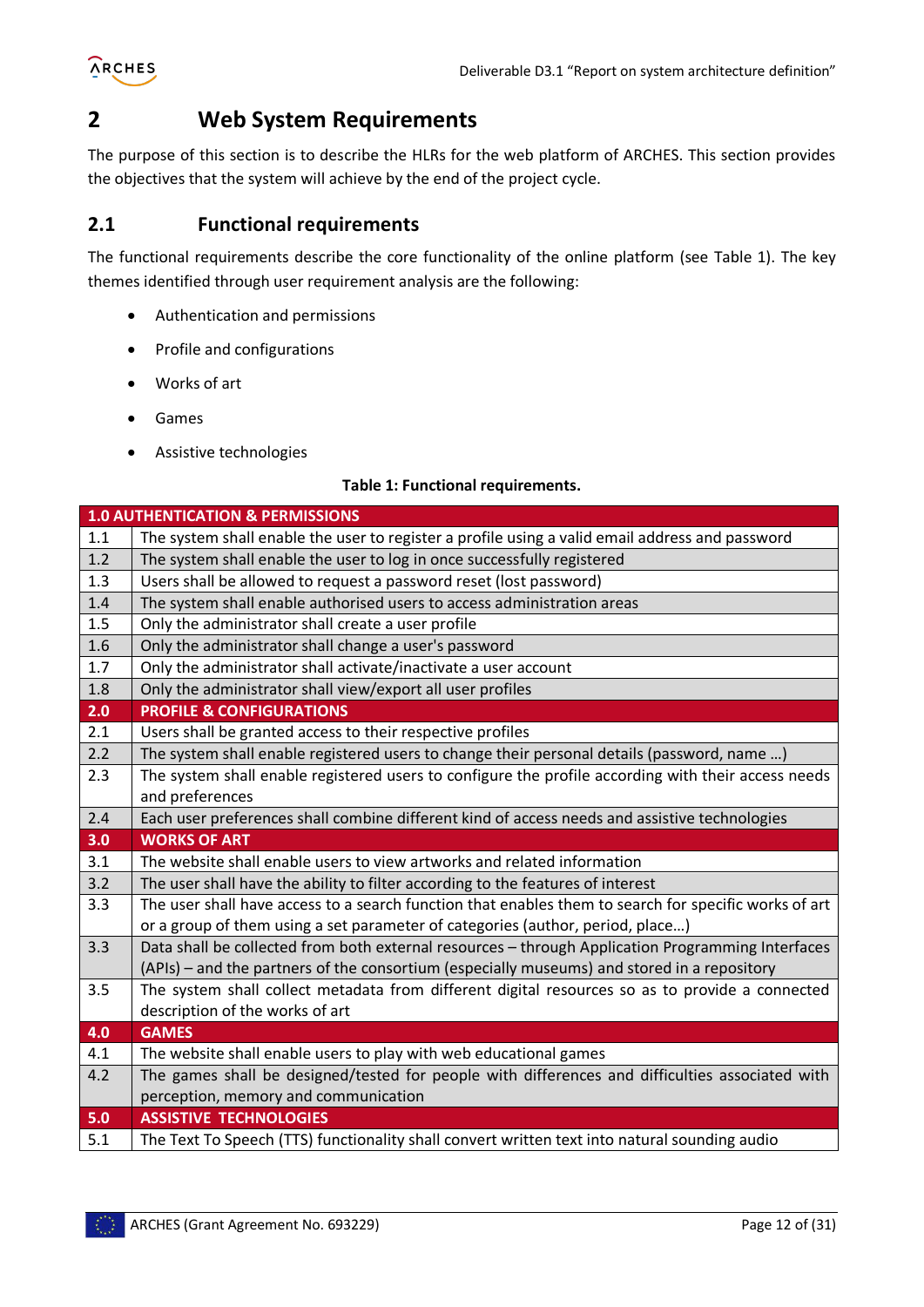| 5.2 | The text to sign language functionality shall convert written text into sign language using 3D    |
|-----|---------------------------------------------------------------------------------------------------|
|     | avatars                                                                                           |
| 5.3 | The image processing functionality shall modify images according to the user profile.             |
| 6.0 | <b>INTEROPERABILITY</b>                                                                           |
| 6.1 | A REpresentational State Transfer API (REST-API) following the HyperText Transfer Protocol (HTTP) |
|     | shall be created so as other systems can retrieve information about CH objects stored in the      |
|     | <b>ARCHES repositories</b>                                                                        |

#### <span id="page-12-0"></span>**2.2 Non-Functional requirements**

Within the non-functional requirements all items specifically related to the operation of the system rather than specific features are described. The following areas are covered within this section and summarised in [Table 2:](#page-12-1)

- **System accessibility**: It refers to any issues on user access to the system and covers the usability of the web portal itself as well as accessibility for users with different disabilities through, for example, sign language, multi-language (English, Spanish and German), etc.
- **Security**: User requirements indicating the necessity for user privacy and security. In this context, it is important to guarantee that the system offers suitable protection to data submitted by the ARCHES users as described in the Data Management Plan (DMP) in deliverables D1.2 and D1.3.
- **User interface**: Characteristics and features based on the exploration sessions organised at the participating museums in London tackling how the system should look and be interacted with.

<span id="page-12-1"></span>

| 7.0 | <b>SYSTEM ACCESIBILITY</b>                                                                         |  |
|-----|----------------------------------------------------------------------------------------------------|--|
| 7.1 | The website shall be accessible via the Internet and handheld devices (smartphones and tablets) to |  |
|     | all the communities                                                                                |  |
| 7.2 | The user interface of the ARCHES online platform shall be user-friendly and will be accessible to  |  |
|     | everyone                                                                                           |  |
| 7.3 | The system shall follow major accessibility guidelines and best practises for the front-end of the |  |
|     | platform, in particular WCAG 2.0 (Web Content Access Guidelines) with level AAA of accessibility   |  |
| 7.4 | System shall provide multiple language options                                                     |  |
| 8.0 | <b>SECURITY</b>                                                                                    |  |
| 8.1 | The system shall provide control about authentication and authorisation of the users to access the |  |
|     | platform                                                                                           |  |
| 8.2 | The system shall encrypt passwords with high level security                                        |  |
| 9.0 | <b>USER INTERFACE</b>                                                                              |  |
| 9.1 | The user interface of ARCHES shall be intuitive, functional and efficient                          |  |
| 9.2 | The system's user interface when collecting data about the user shall make clear that personal and |  |
|     | sensitive data is not mandatory                                                                    |  |
| 9.3 | The website shall have clear navigation options                                                    |  |
| 9.4 | The website shall have a clear focus of what each page is about                                    |  |

#### **Table 2: Non-Functional requirements.**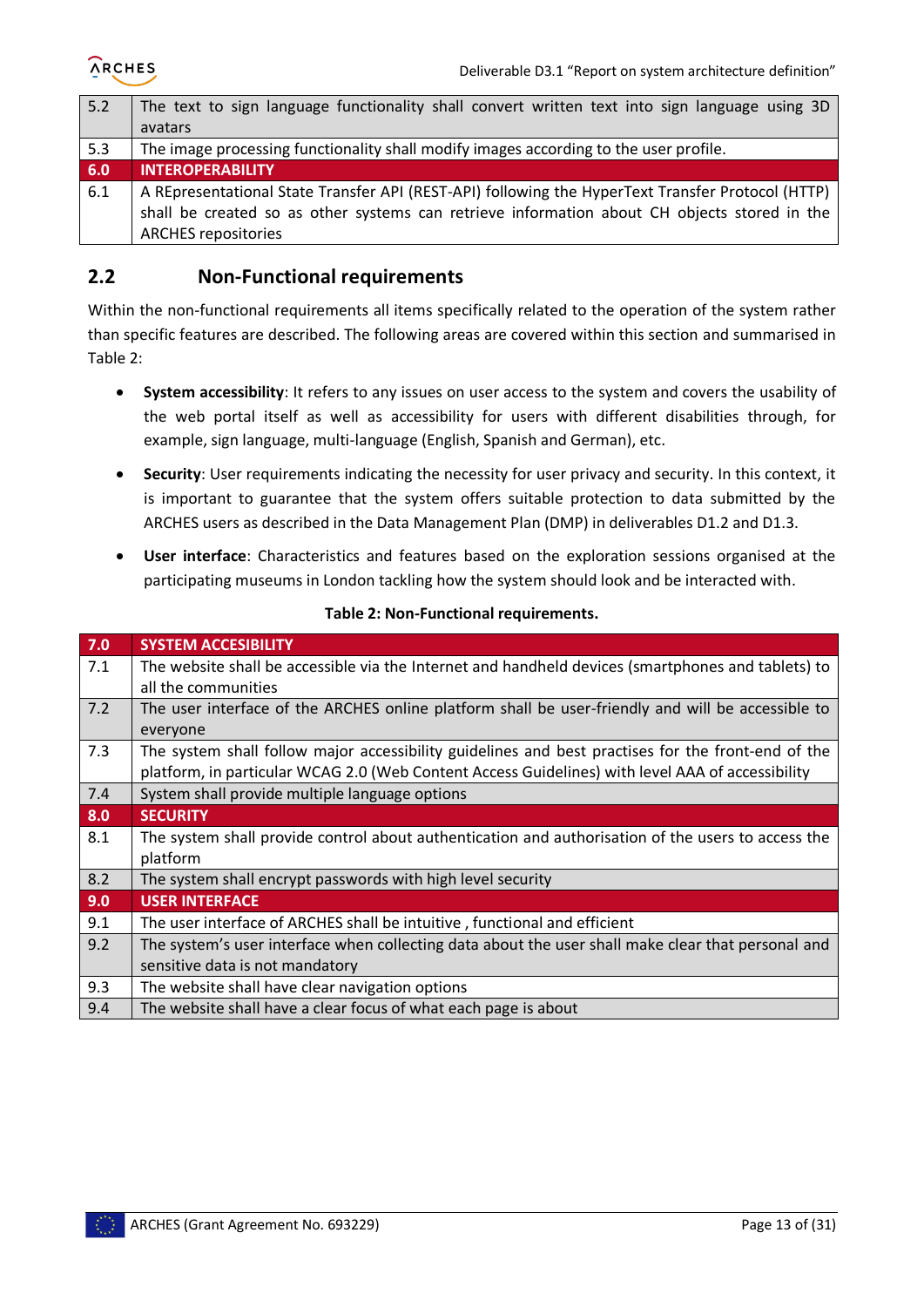

# <span id="page-13-0"></span>**3 System Architecture**

The following section presents the architecture of the ARCHES system to be implemented. It consists of multiple hardware and software components. The architecture of this engine is presented in [Figure 3](#page-13-1).

As shown, most of the data consumed by the mobile applications and the web platform is obtained through external APIs. Although each API has its own communication protocol, most of them are based in REST calls over HTTP and JavaScript Object Notation (JSON) format based responses. The rest of the data is stored in a multimedia repository and in a PostgreSQL database.



<span id="page-13-1"></span>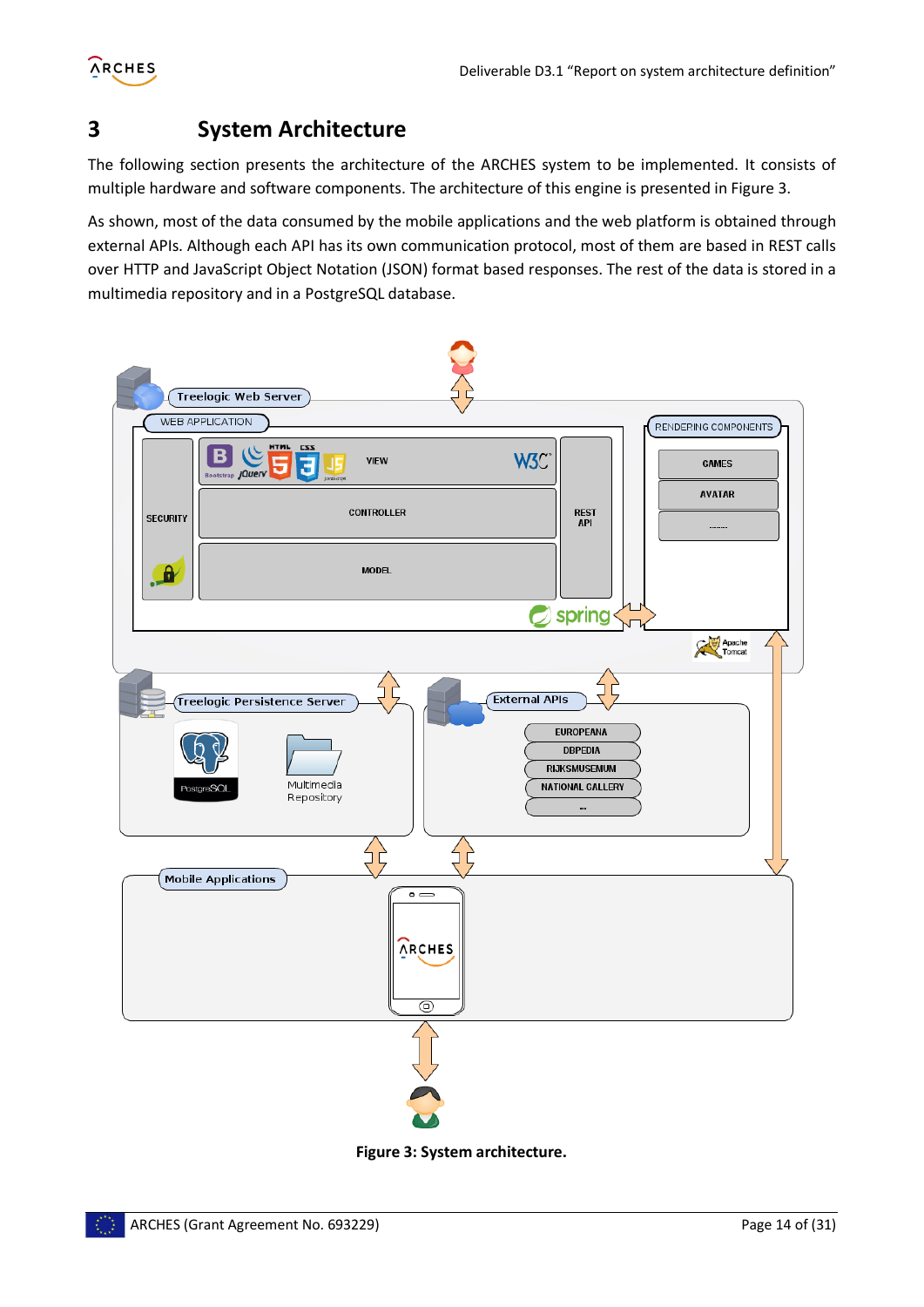

## <span id="page-14-0"></span>**4 Components**

#### <span id="page-14-1"></span>**4.1 Web application**

#### <span id="page-14-2"></span>**4.1.1 Treelogic framework**

The website will be developed taking advantage of Treelogic's framework. This is based on the use of Java 2 Platform Enterprise Edition (J2EE) and the Spring Framework [\[13\].](#page-30-1) The overall scheme is shown i[n Figure 4.](#page-14-3)



**Figure 4: Treelogic's framework.**

<span id="page-14-3"></span>The framework has different modules that can be combined in different ways according to the project needs. This capability allows developers to create applications with:

- A **Model View Controller pattern** (MVC): The website will be developed with this architectural pattern used primarily to create Graphic User Interfaces (GUIs). The major advantage of this pattern relies on the modularity, distinguishing among three different key aspects of the GUI – see diagram i[n Figure 5:](#page-15-1)
	- o **Model or data of the application**: This represents the underlying, logical structure of data in a software application and the high-level class associated with it. This object model does not contain any information about the user interface.
	- o **View**: A collection of classes representing the elements in the user interface (all the elements a user can see and respond to on the screen, such as buttons, display boxes, etc.).
	- o **Controller**: Classes connecting the model and the view and used to communicate between classes in the model and view.
- **REST-API services**: APIs that uses HTTP requests to *GET*, *PUT*, *POST* and *DELETE* data.
- **Web services**: Collection of open protocols and standards used to exchange data between applications and/or systems.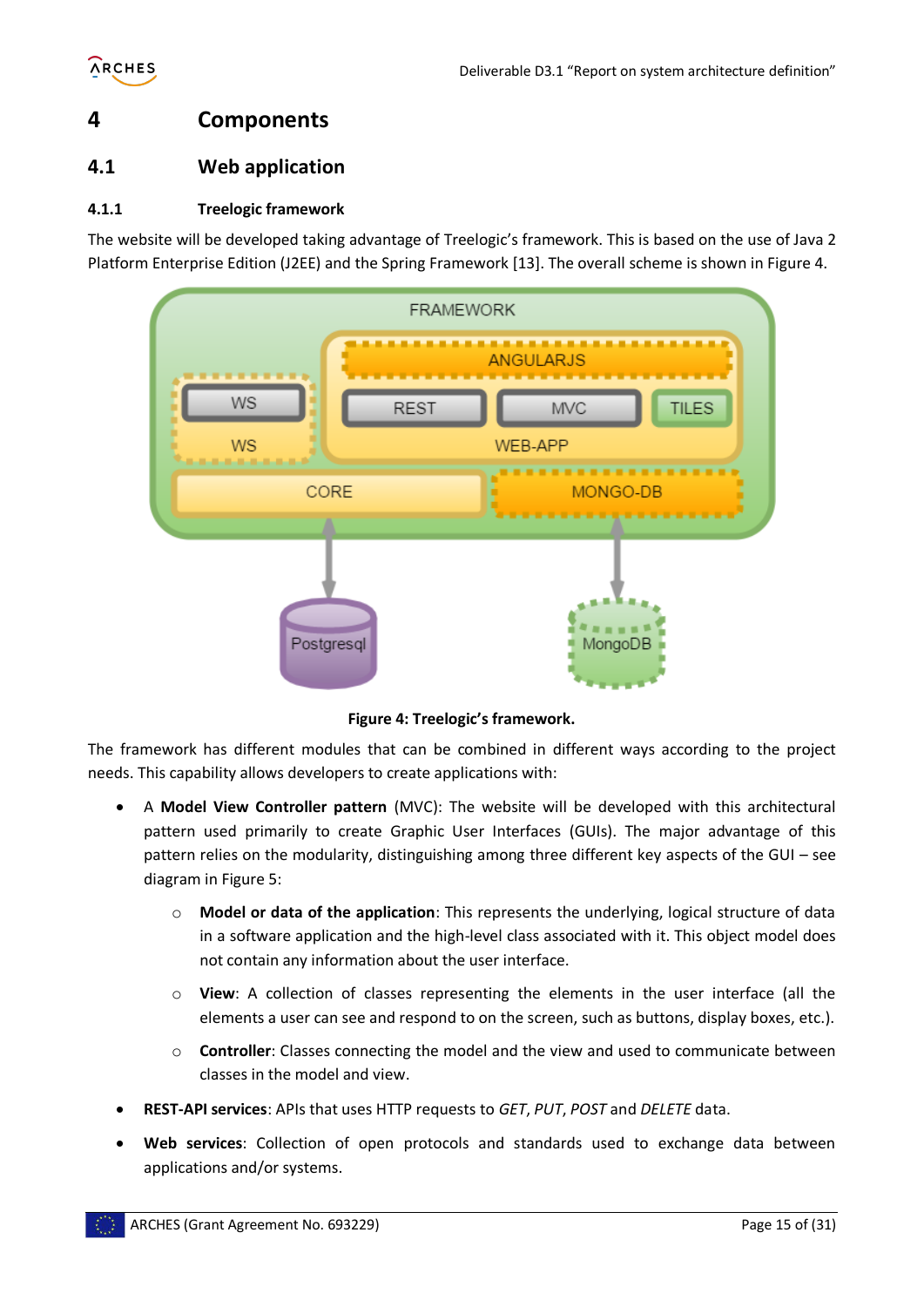



**Figure 5: Model view controller pattern.**

<span id="page-15-1"></span>When referring to the front-end, the framework supports AngularJS (a JavaScript structural framework for dynamic web applications) and Tiles (a free open-sourced templating framework for modern Java applications).

Regarding data storage, the framework supports Mongo-DB and PostgreSQL, but new databases can be added if needed.

#### <span id="page-15-0"></span>**4.1.2 Web implementation**

As previously commented, the web application will implement the MVC pattern and it will be divided into three layers:

- **View layer**: It provides the interface to the web application. The main objective is to make the web page responsive and adaptable to all devices. The view layer will be implement with different technologies: AngularJS, Bootstrap, HyperText Markup Language (HTML), Cascading Style Sheets (CSS), JavaScript (JS) and jQuery. Related to the accessibility we will follow the World Wide Web Consortium (W3C) [\[17\]](#page-30-2) standards with level of accessibility AAA.
- **Business layer**: This is the logic of the application. It includes the image processing module and obtains data from external APIs through REST requests. It connects with the different rendering components to get games, videos, 3D data, etc.
- **Data access layer**: A simplified access to data stored in the PostgreSQL database and in the repository.

These three layers are close connected to the:

- **Security layer:** Authentication and authorisation to the Java web application with Spring security.
- **REST API**: The ARCHES REST API will allow the users to build applications that use the wealth of cultural heritage objects stored in the system repository. The API will use the standard web technology of REST calls over HTTP. The responses will be returned in JSON format.
- **PostgreSQL database** [\[10\]:](#page-30-3) Storage of personal data from users.
- **Repository**: Storage of educational material, multimedia data (images, video or audio), etc.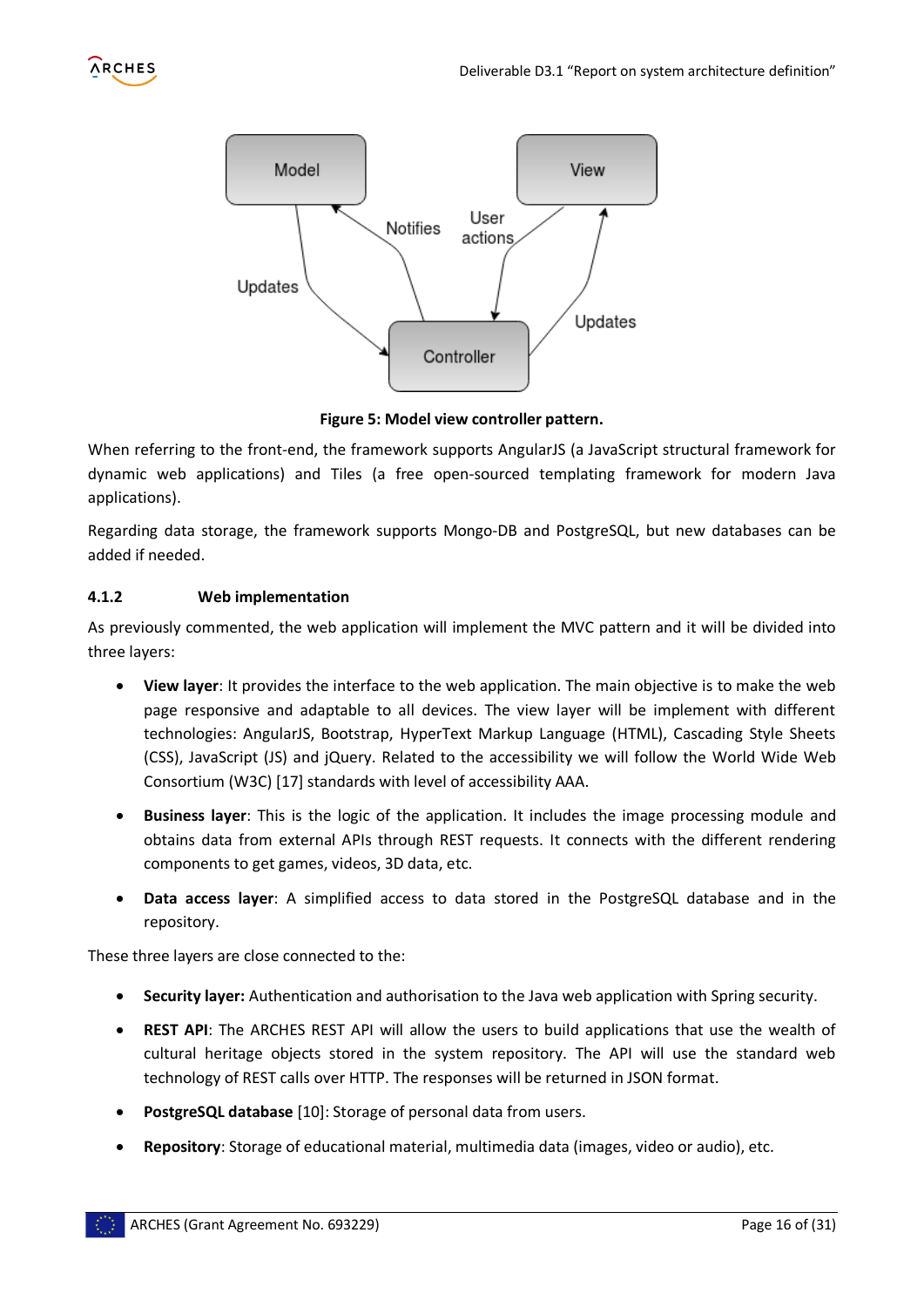

#### <span id="page-16-0"></span>**4.1.3 External APIs**

In order to reach the goals defined in ARCHES, it is very important to identify the digital CH assets that will be collected to be re-used by the developed tools. The objective is to combine multiple sources in this field and exploit the connectivity capabilities. These sources include, for example, digital assets available in archives, libraries or digital collections of the participating museums. While these resources will be stored in the multimedia repository and in the postgresSQL database, others will be collected by means of external APIs.

Although the identification of external APIs is still in progress and subjected to the findings of the exploration groups, at this moment the integration of different external sources is possible:

- **Europeana** [\[3\]:](#page-30-4) A European network that builds on Europe's rich heritage and make it easier for people to use, whether for work, for learning or just for fun. The API uses the standard web technology of REST calls over HTTP. Responses are returned in the JSON format. A personal API key is required for API requests.
- **DBpedia** [\[2\]:](#page-30-5) A community effort to extract structured information from Wikipedia and to make this information available on the web. DBpedia allows everyone to ask sophisticated queries against Wikipedia and to link other datasets on the web to Wikipedia data. The DBpedia data set can be accessed online via a SPARQL query endpoint and as Linked Data or with a web API. Two REST APIs are offered:
	- o **Keyword Search**: The Keyword Search API can be used to find related DBpedia resources for a given string. The string may consist of a single or multiple words.
	- o **Prefix Search**: The Prefix Search API can be used to implement autocomplete input boxes. For a given partial keyword like 'berl' the API returns URIs of related DBpedia resources.

By default all data is returned as XML. The service also returns JSON to any request including the *Accept: application/JSON* header.

- **Rijskmuseum** [\[11\]:](#page-30-6) Access to the digital collection of the Rijksmuseum. The API uses the standard web technology of REST calls over HTTP. Responses are returned in the JSON format. Since 2011, the Rijksmuseum has also offered an API with the Open Achieves Initiative (OAI) protocol. In the cultural sector, OAI is a standard that is mainly used by organisations such as Europeana, the National Library of the Netherlands and the Netherlands Institute of Sound and Vision. A personal API key is required for API requests.
- **Finnish National Gallery** [\[4\]:](#page-30-7) Access to the digital collection of the Finnish National Gallery. The API is based on REST requests over HTTP. The response format is Dublin Core XML, Dublin Core JSON or Dublin Core Text. A personal API key is required for API requests.

#### <span id="page-16-1"></span>**4.1.4 Mobile Applications**

Other important components in the system are the applications for smartphones and tablets, especially designed for satisfying the needs and demands of people with differences and difficulties associated with perception, memory and cognition. Two types of mobile applications are envisioned:

- One that implements general-purpose to be used in any CH site.
- One designed in collaboration with the participating museums that will include more specific functionalities (guidelines, avatars, etc.).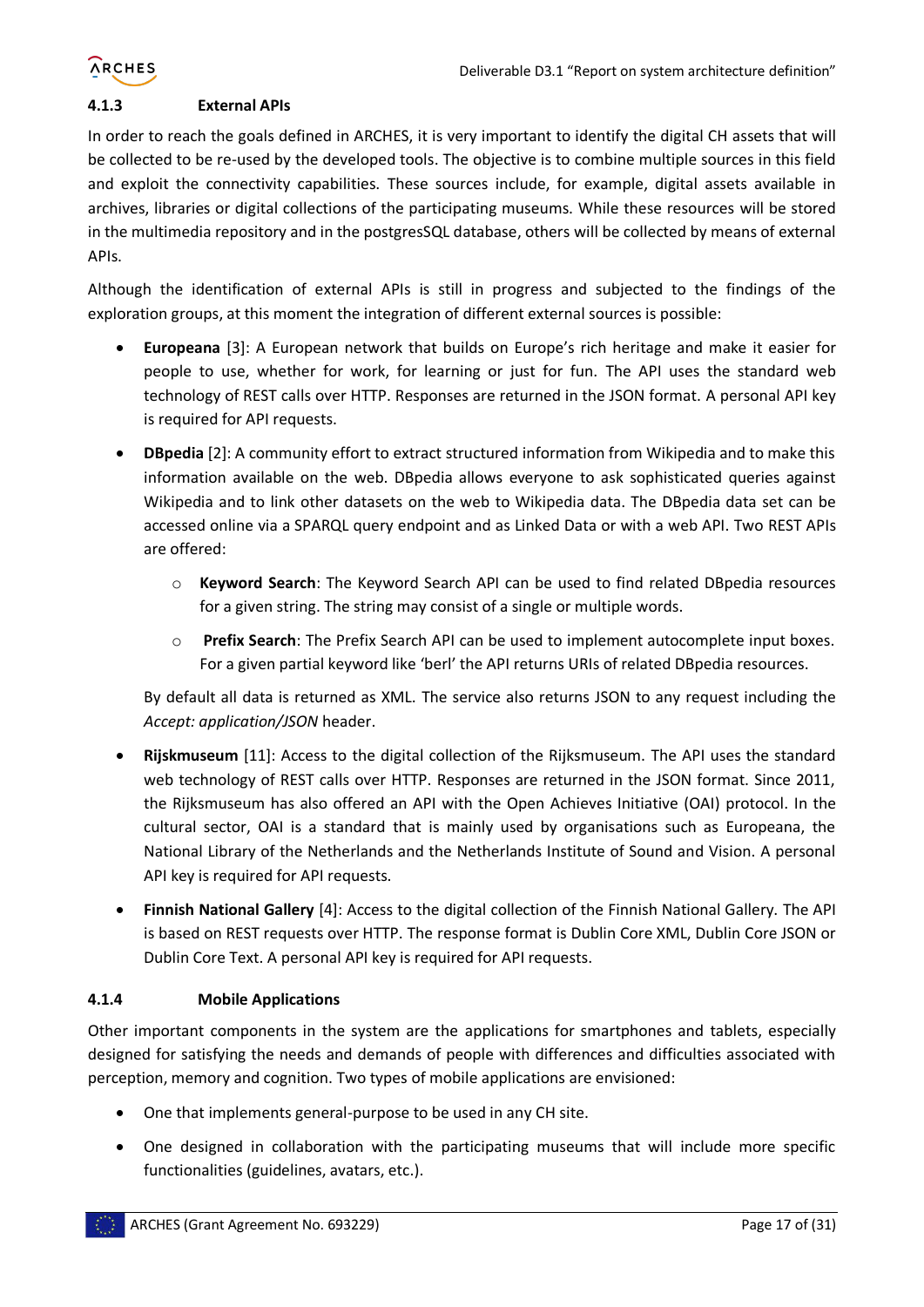The mobile applications will be connected with the rendering components and get data from the postgresSQL and from the multimedia repository. Android and iOS versions will be available.

In addition to the two cited mobile applications, ARCHES is working on the adaptation of an existing application for iOS devices called "Our Story" [\[9\]](#page-30-8) and originally developed by The Open University. This is aimed to create short stories with multimedia content generated by the users. However, this application is not expected to interact with the rest of the ecosystem.

Since the design and implementation of applications for smartphones and tablets is specifically addressed in WP4 "Development of applications for handheld devices", the following sections will simply summarise the key points with as part of the overall system architecture.

#### **4.1.4.1 Functionalities**

The exploration groups have been working at the Victoria and Albert Museum and The Wallace Collection and have already identified some functionalities:

- A functionality that enlarges text.
- A functionality that enlarges an object or aspects of an object.
- A functionality that reads text.
- A functionality that acts as a torch to make dark objects more visible.
- A functionality that 'plays' a short dramatization of the information about an object.
- Some kind of functionality that would be able to tell users the height and width of an object and then encourage them to inspect in more detail the bits that are easily missed, e.g. the ornate carvings on the tops and bottom of objects.
- A functionality that shows images in photonegative.
- A functionality that can read a Quick Response (QR) code and can verbally image.
- A functionality to show touch objects/brightly coloured (friendly).
- A directional functionality so as to guide the visitor inside the museum.
- A functionality that alerts about changes on the routes due to building or roadworks important for wheel chair users too.
- A functionality to caption descriptions of tactile images available in the museums and make comments or share with other users.

#### <span id="page-17-0"></span>**4.1.5 Rendering Components**

Developing for mobile devices requires tailoring certain aspects for design and creation to fit within the guidelines, advantages and limitations that are inherent to the mobile form factor. Part of the planned applications will be rendering components that allow presenting content within that form factor on mobile devices with a low amount of data need and instant availability. To achieve the best experience the rendering components will build upon existing and well tested open source components and engines.

The list of engines for mobile apps is huge and finding the perfect engine for a product will be tough. Fortunately, the needs of the components of the apps that require rendering on the device are foreseeable and are covered by all big engines. This is the reason why the two most recommended engines will be evaluated, i.e. Unity (Unity mobile) [\[14\],](#page-30-9) and UDK (Unreal Developer Kit) and choose the most suitable ones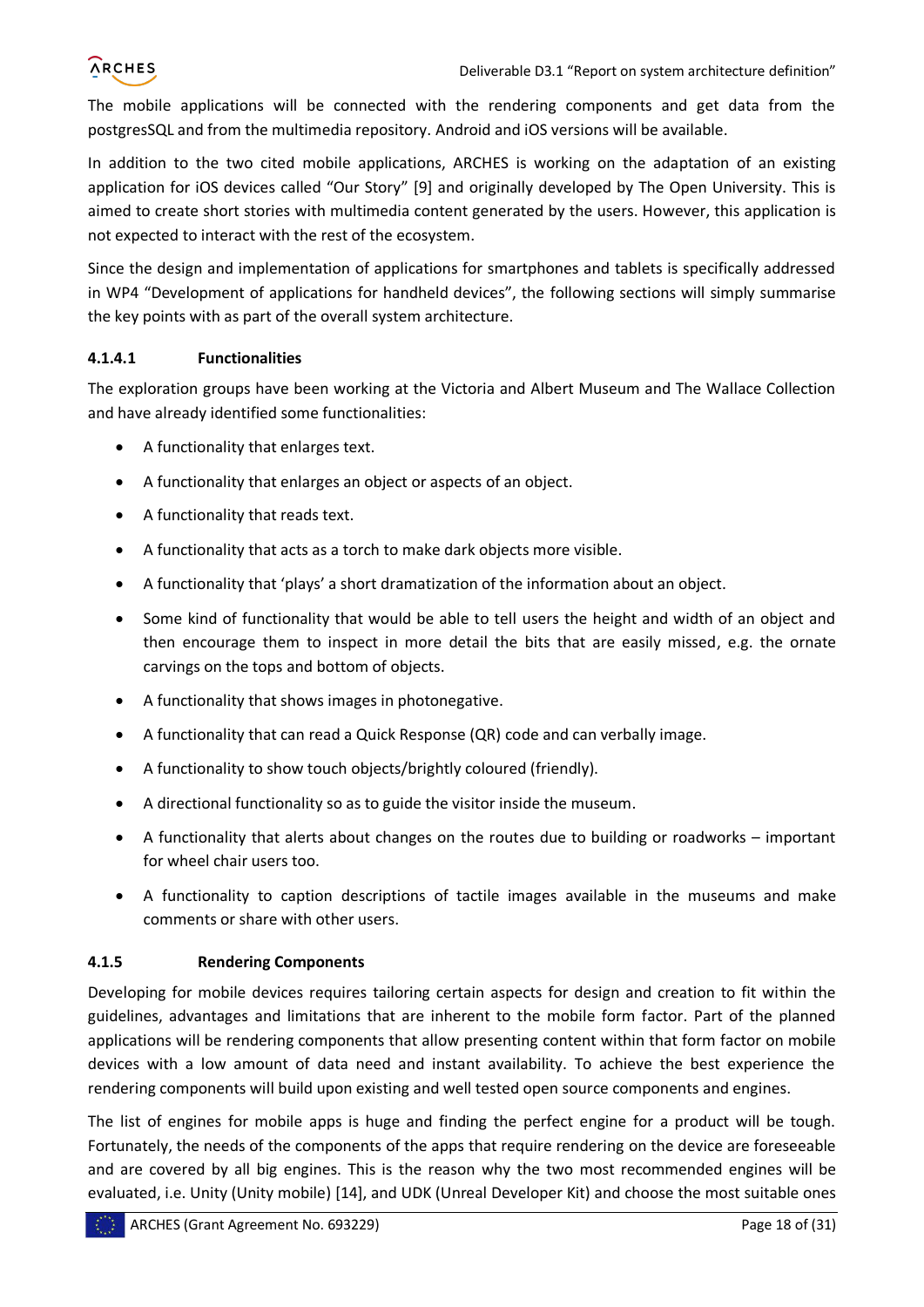for the use-case. With both engines, technology developers in ARCHES will be able to make the apps highlyoptimised, attractive and easily deployable on all platforms. Thus, it will be possible to make the rendering components usable for iOS and Android. In addition, these engines are completely free to use for noncommercial use-cases. This makes it cost effective and in the development process, all resources can be used for the development of the application itself.

#### **4.1.5.1 Games**

Content for the educational games will be fixed by museums and as such it will produce a fixed type of game that does not need access to digital cultural assets APIs but will take advantage of the multimedia resources provided by the consortium.

According to the DoA, one game will be designed for each of the six participating museums, accounting for a total of 6 games, with references and integration of specific contents from that museum. The conditions to design these games are:

- Content must be defined and fixed as soon as possible to be able to test the games with the exploration groups. A preliminary selection will be available by June 2017.
- Each game will feature up to 10 artworks from that participating museum.
- Each game will be stored on the web platform and embedded for usage via WebGL.
- The potential use of avatars in this context will be agreed.
- Games will be produced in Unity 3D, to support multiplatform deployment.

#### **4.1.5.2 Avatar**

Animations of sign language with a 3D character (simax) will fit well as a real time rendered component for the mobile apps, thus making it one of the ideal use-cases for the rendering components described above. For the user the avatar will look like a pre-recorded video which includes one textured character with one static, basic light set up (se[e Figure 6\)](#page-18-0). Thus, only limited geometry, surroundings or effects are needed. The full capacity of the rendering component will be used to guarantee a nice looking picture with smooth movements. By using mobile friendly frame rates, simplified shades and proper light mapping the needed computing power will also be reduced to a minimum.

<span id="page-18-0"></span>

**Figure 6: Avatar.**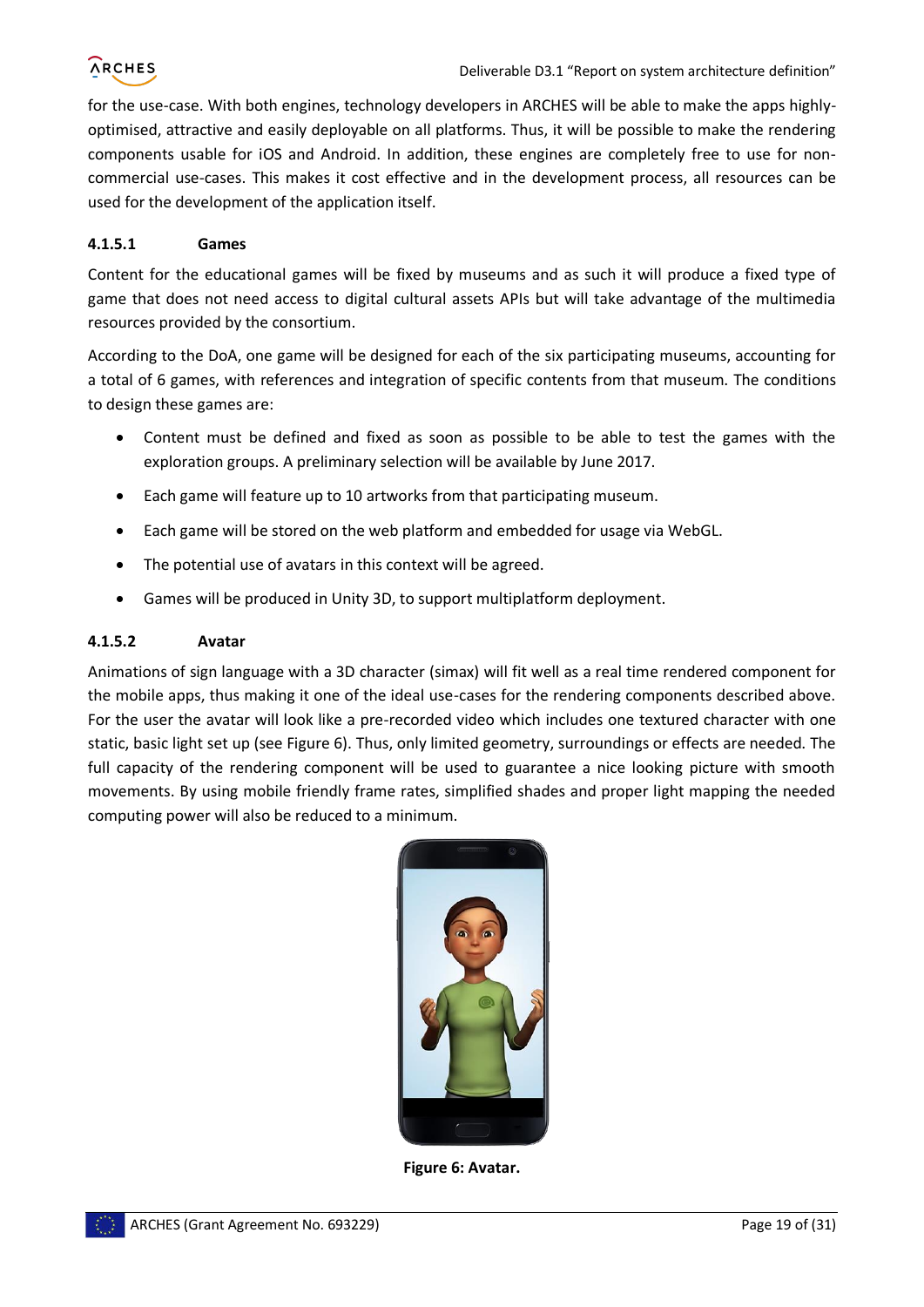

The apps will be able to interact with the avatar component in a way that it can be used to translate or explain the general content in sign language. Therefore, the avatar component will have its own sign database where the translations and sentences are pulled from (see [Figure 7\)](#page-19-1). The avatar component will build upon the rendering engine in order to combine the signs for single words to whole sentences.



#### **Figure 7: Avatar component.**

<span id="page-19-1"></span>While the architectural point of the avatar component is planned, there are still challenges to face, which can only be discovered by evaluating the progress made. For example, it is important not only to translate content word by word but also put it together into a grammatical correct, well understandable sentence. Also understandability in sign language is tightly linked with quality of the output, which has to be tested during development with the target audiences.

Since ARCHES wants to ensure the best possible outcome, the option to work with pre-defined texts (e.g. on specific topics in the museum apps) will be considered too. Text, signs and body movement of the character can be fixed before and saved as one data set into the application. Then, it would be passed to the rendering component. In addition, an implementation following an iterative process, where prerendered videos are developed firstly, will guarantee a satisfying look as well as a simple GUI to operate it.

#### <span id="page-19-0"></span>**4.2 Technology architecture**

This section describes the infrastructure that supports de application and information architecture. According to the diagram in [Figure 8,](#page-20-2) two servers are needed:

- A **web server** to host the web application and rendering components and
- a **persistence server** to store the database and the multimedia repository.

The characteristics of the former are presented in [Table 3.](#page-20-3)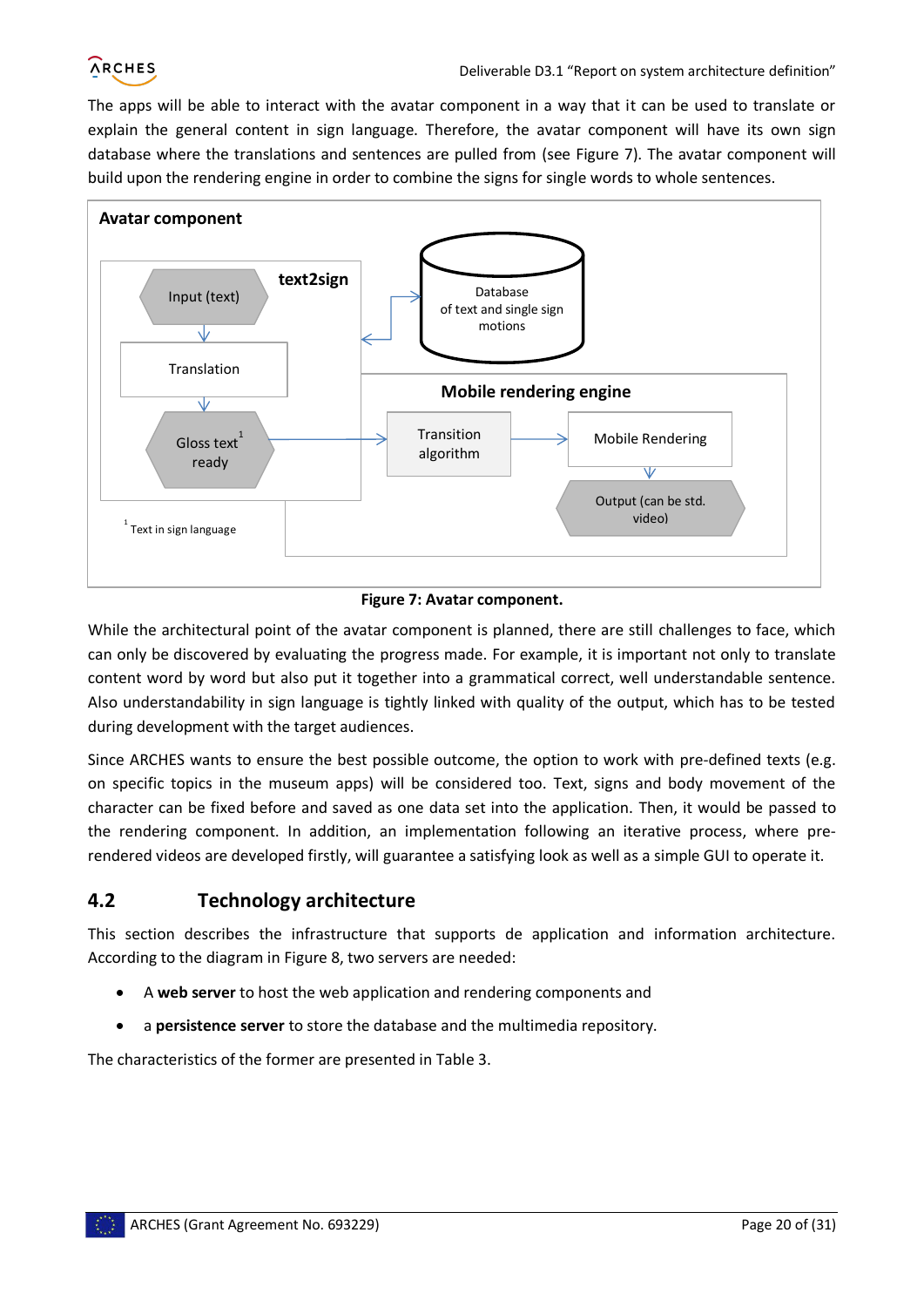



**Figure 8: Technology architecture.**

#### **Table 3: Web server requirements.**

<span id="page-20-3"></span><span id="page-20-2"></span>

| <b>Web Server Requirements</b> |                             |  |
|--------------------------------|-----------------------------|--|
| Web Server                     | Apache Tomcat 7             |  |
| <b>Operating System</b>        | <b>Ubuntu 14.05</b>         |  |
| Environment                    | JRE/JDK7                    |  |
| Other requirements             | <b>Access to PostgreSQL</b> |  |

#### <span id="page-20-0"></span>**4.3 Security and privacy architecture**

This section describes the aspects related to the security that will be implemented in the system.

#### <span id="page-20-1"></span>**4.3.1 Authentication and authorisation**

First of all it is necessary clarify what is the difference between authentication and authorisation: Authentication is the process of identifying an individual, usually based on a username and password, while authorisation is the process of giving someone permission to do or have something. In our case there will be two roles: admin (person responsible for maintaining the website) and general user.

The system will implement both processes with Spring Security [\[12\].](#page-30-10) Spring Security is a framework that focuses on providing both authentication and authorisation to Java applications. The real power of Spring Security lies in how easily it can be extended to meet custom requirements. This is complemented with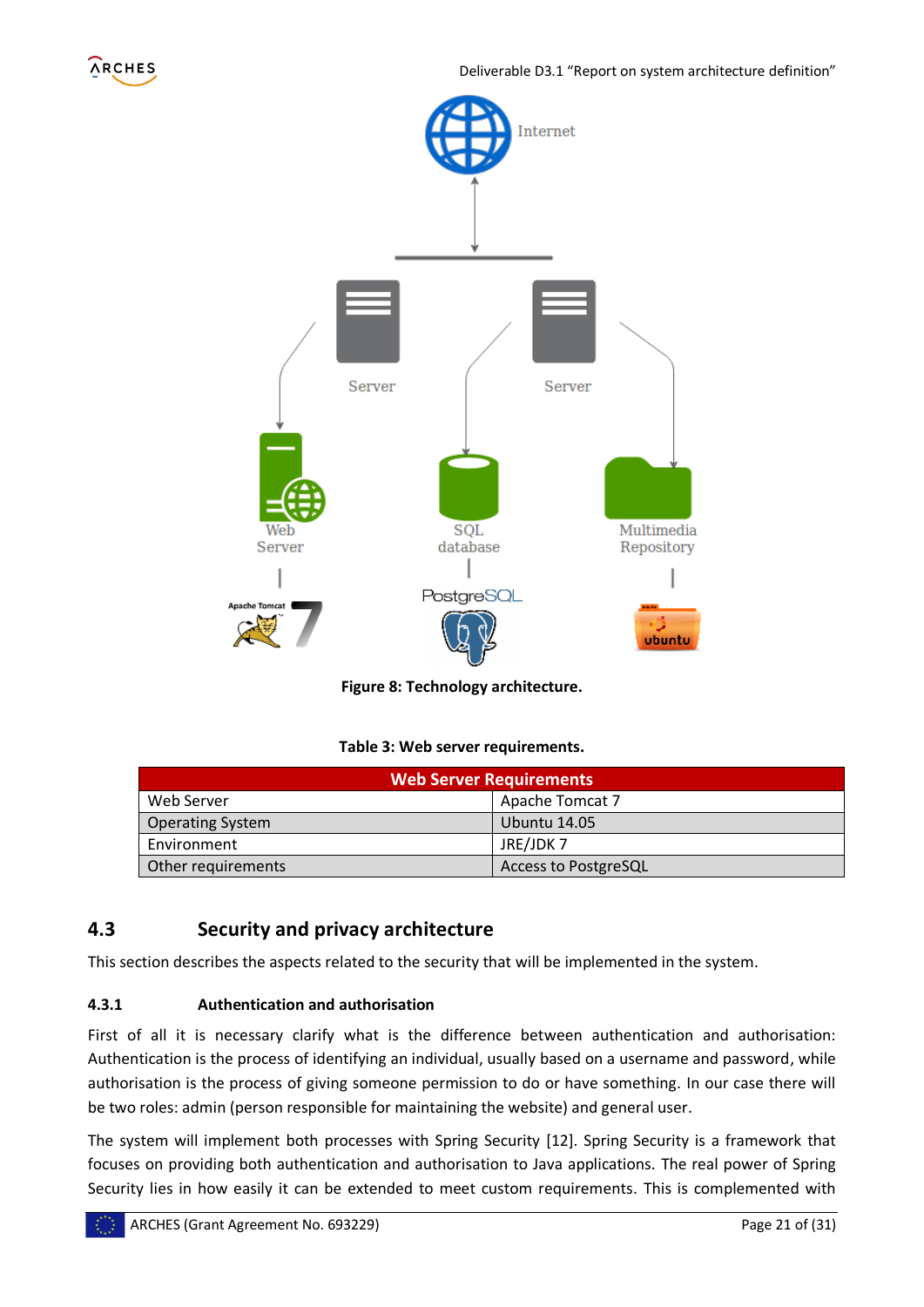

other relevant features:

- Comprehensive and extensible support for both authentication and authorisation
- Protection against attacks like session fixation, cross site request forgery, etc.
- Servlet API integration.
- Optional integration with Spring Web MVC.

A simplify scheme of the Spring Security flow is shown in [Figure 9.](#page-21-0)



<span id="page-21-0"></span>**Figure 9: Spring Security flow.**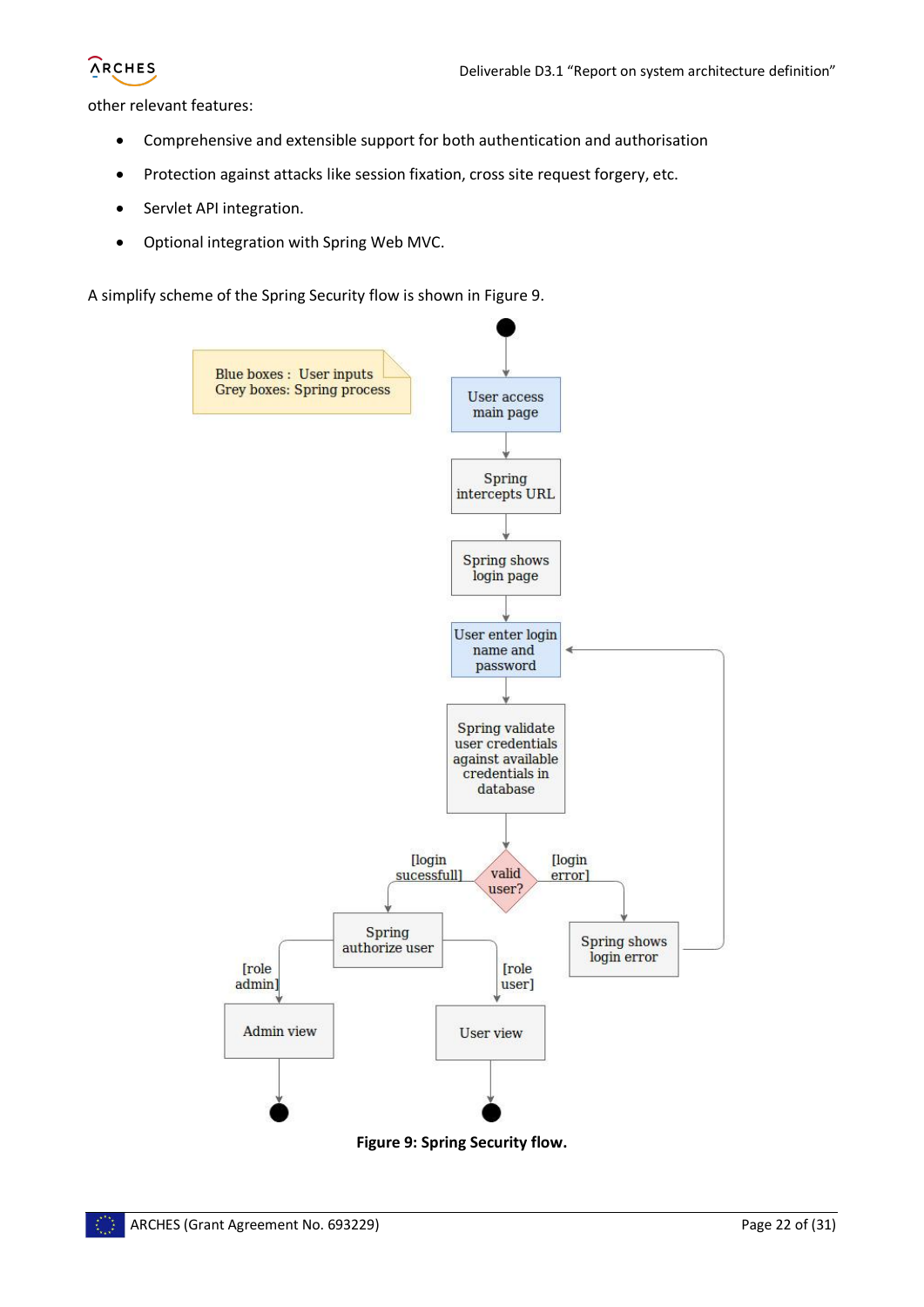# **ARCHES**

#### <span id="page-22-0"></span>**4.3.2 Password encryption**

In any web application with authentication the password security is a critical aspect to consider. The system must ensure that passwords are stored in a way in which malicious users would have an impractically difficult time compromising them. The following general rules should be applied to passwords stored in a database:

- Passwords shall not be stored in plain text.
- Passwords supplied by the user shall be compared to recorded passwords in the database.
- A user's password shall not be supplied to the user upon demand (even if the user forgets it).

The system will implement one-way encoding or encryption of passwords as well as some type of randomisation of the encrypted passwords. One-way encoding provides the security and uniqueness properties that are important to properly authenticate users with the added bonus that once encrypted, the password cannot be decrypted.

If the user forgets the password the application will provide the user the ability to reset their password thought an email-based system.

#### <span id="page-22-1"></span>**4.3.3 Security logs**

The system will include security logs. The security log can record security events such as valid and invalid login attempts as well as events related to resource use, such as creating, opening, or deleting files. With good security event information it is easier to

- detect attacks
- detect compromised user accounts
- detect fraud
- detect abuse of privileges and
- respond to events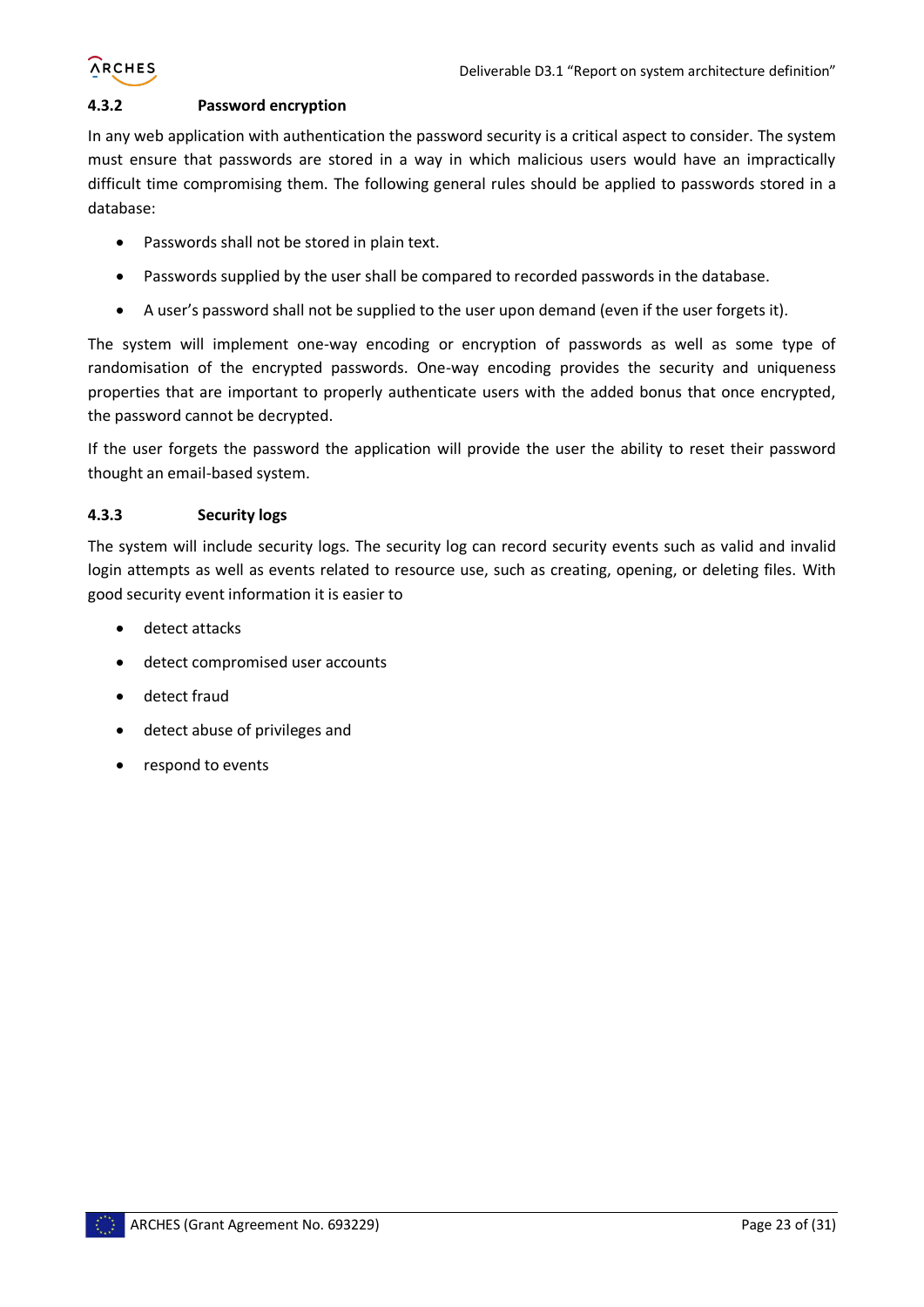

## <span id="page-23-0"></span>**5 Stakeholders**

There is a large body of literature in the strategic management area which discusses organisations in terms of a stakeholder model and how they should be taken into account when designing a new system. An oftquoted definition of stakeholder is:

"Stakeholder in an organisation is (by definition) any group or individual who can affect or is affected by the achievement of the organisation's objectives" [\[5\].](#page-30-11)

Following this definition several stakeholder groups can be identified in ARCHES.

#### <span id="page-23-1"></span>**5.1 ARCHES system end users**

This type of stakeholders represents the audience for whom the ARCHES platform and application is intended. End users actively participate in the definition of use cases and the evaluation of the developed tools and activities. The following list summarises the key actors in this field:

- People participating in the exploration groups
- People with difficulties associated with perception, memory, cognition or communication
- Citizens in general and especially older people, scholars, etc.
- Museums

#### <span id="page-23-2"></span>**5.2 ARCHES project consortium partners**

The ARCHES consortium is made of 13 institutions bound by contract that will work together to deliver the ARCHES system and successfully complete the tasks described in the DoA. They are:

- Treelogic Telemática y Lógica Racional para la Empresa Europea S.L.
- University of Bath
- The Open University
- Sign Time GmbH
- Neumüller Moritz (ArteConTacto)
- Centro de Regional de Bellas Artes de Oviedo (Fine Arts Museum of Asturias)
- Coprix Media
- VRVis Zentrum fur Virtual Reality und Visualisierung Forschungs GmbH
- KHM-Museumsverban (Kunst-Historisches Museum Wien)
- The Wallace Collection
- Fundación Colección Thyssen-Bornemisza (Thyssen Museum)
- Fundación Lázaro Galdiano (Lázaro Galdiano Museum)
- Victoria and Albert Museum

#### <span id="page-23-3"></span>**5.3 ARCHES developers**

This group of stakeholders includes the academic researchers, technicians, software engineers, analysts and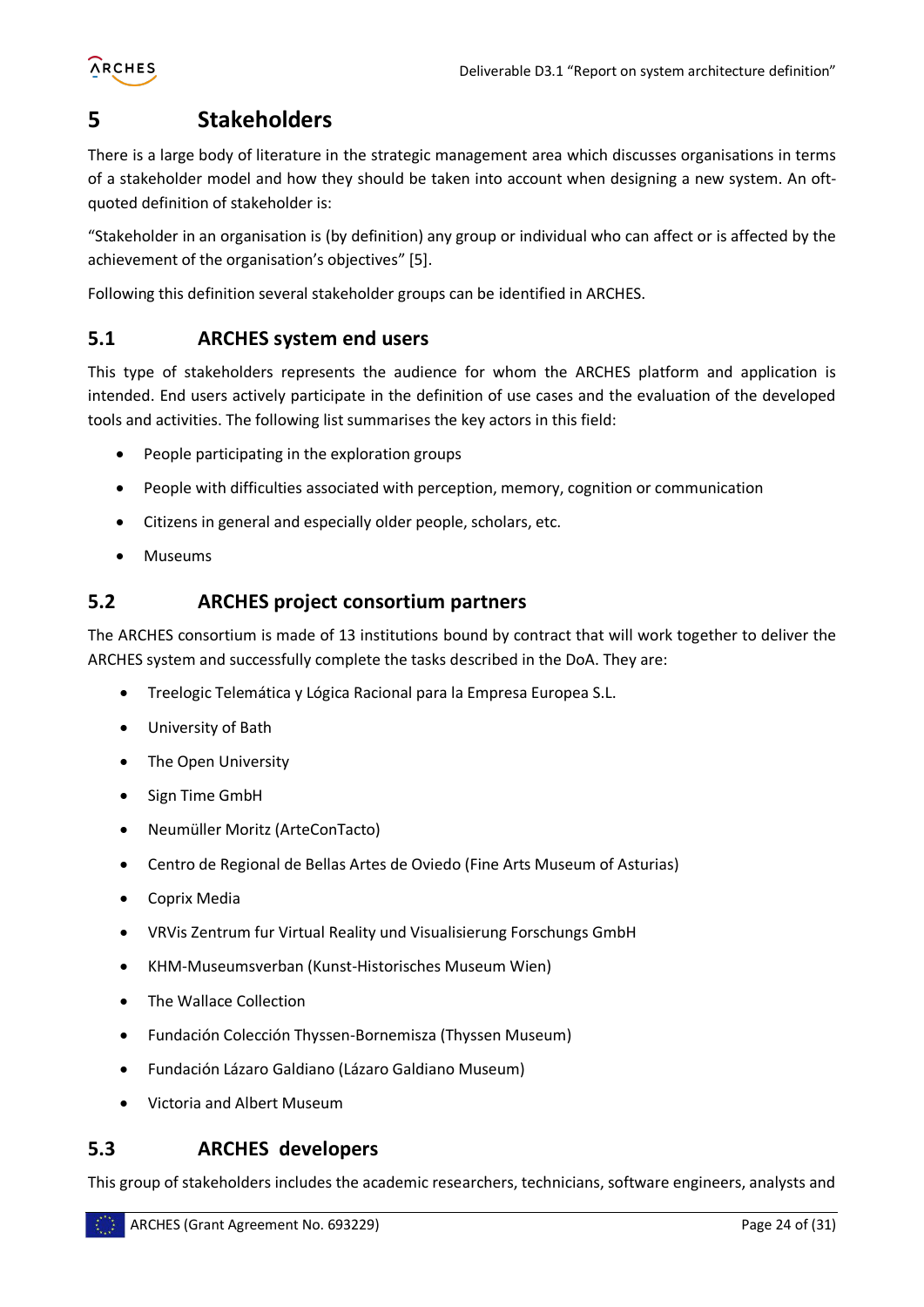

system administrators that are employed by their organisations in order to analyse design and implement the ARCHES system.

#### <span id="page-24-0"></span>**5.4 ARCHES system administrators**

In general the system administrators are responsible for running and maintaining the network itself and communication among computers and peripherals, in particular handheld devices. They are in charge, among other functions, of installing hardware and software, issuing login names, maintaining security, fixes bugs and crashes, and monitoring the network.

#### <span id="page-24-1"></span>**5.5 ARCHES testers**

This group of stakeholders involved with or invested in the testing process, include test-takers, administrators, developers, end users...They will put stress on the issues like:

- Usability and accessibility
- User interface
- **•** Functionality
- Security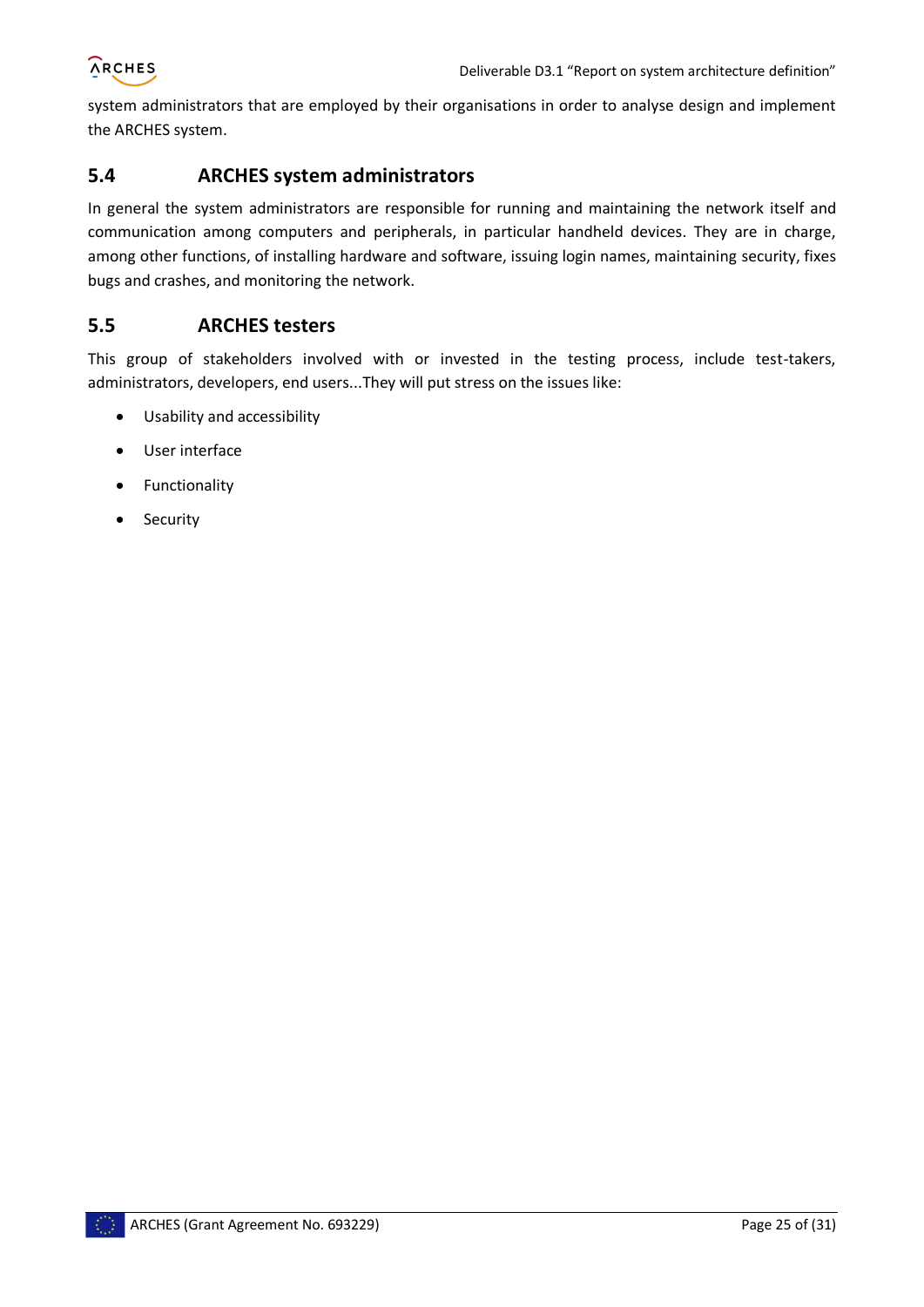

## <span id="page-25-0"></span>**6 Concerns**

The aforementioned stakeholders hold several concerns regarding the ARCHES system. The following subsections concentrate on a complementary list of the requirements already commented in the current document, being of special interest to the project's stakeholders

#### <span id="page-25-1"></span>**6.1 Accessibility**

One of the main goals of the ARCHES project is to create an accessible software platform, but what is web accessibility and why is this important? According to the W3C [\[1\]](#page-30-12) the term web accessibility means that people with disabilities can use the web. More specifically, web accessibility means that people with disabilities can perceive, understand, navigate, and interact with the web, and that they can contribute to the web. Web accessibility also benefits others, including older people with changing abilities due to aging.

Millions of people have disabilities that affect their use of the web. Currently most web sites and web software have accessibility barriers that make it difficult or impossible for many people with disabilities to use the web. As more accessible web sites and software become available, people with disabilities are able to use and contribute to the web more effectively.

The web is an increasingly important resource in many aspects of life: education, employment, government, commerce, health care, recreation, and more. It is essential that the web becomes accessible in order to provide equal access and equal opportunity to people with disabilities. An accessible web can also help people with disabilities to more actively participate in society.

The web offers the possibility of unprecedented access to information and interaction for many people with disabilities. That is, the accessibility barriers to print, audio and visual media can be much more easily overcome through web technologies.

The ARCHES system will be developed according to the WCAG 2.0. It is a stable, reference-able technical standard. It has 12 guidelines that are organised under 4 principles: perceivable, operable, understandable, and robust. For each guideline, there are testable success criteria, which are at three levels: A, AA, and AAA. The project aims to achieve AAA level.

#### <span id="page-25-2"></span>**6.2 Usability**

Other important aspect for this project is the usability. Usability can be defined in many ways. We see usability broadly according to the ISO 9241 definition: "the effectiveness, efficiency and satisfaction with which specified users achieve specified goals in particular environments" [\[15\].](#page-30-13) Where effectiveness, efficiency and satisfaction are defined as:

- **Effectiveness**: the accuracy and completeness with which specified users can achieve specified goals in particular environments.
- **Efficiency**: the resources expended in relation to the accuracy and completeness of goals achieved.
- **Satisfaction**: the comfort and acceptability of the work system to its users and other people affected by its use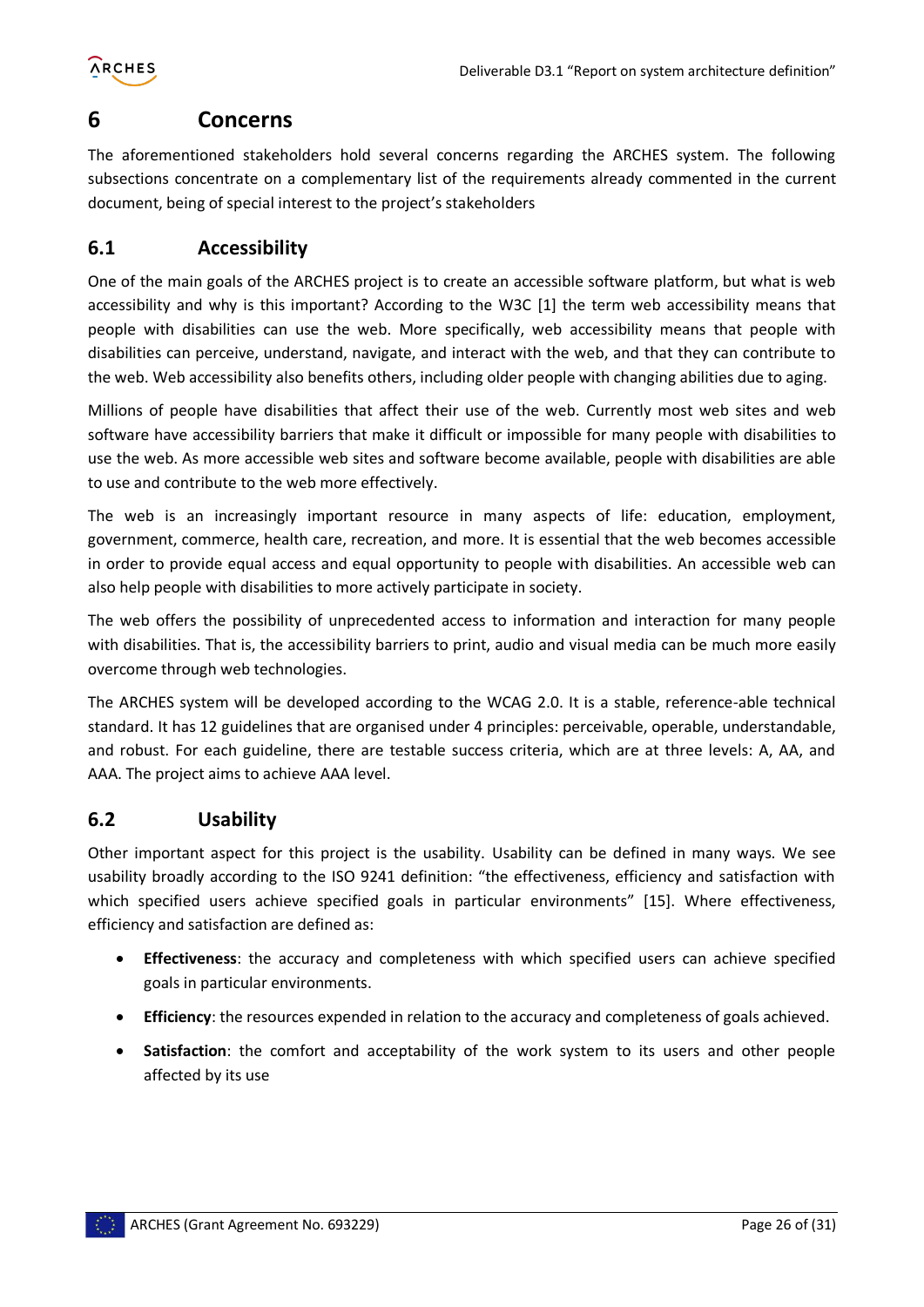

Usability defects are often quite general. For instance, many sites lacking usability have problems with their:

- **Structure**: A logical and effective structure that supports the common tasks is needed.
- **Navigation**: A context for the user (where am I? where did I come from? where can I go to?) helps to improve the experience.
- **Consistency**: Designing templates for the layout, presentation and interaction of individual pages builds a corporate image.
- **Feedback**: Highlighting important information and providing feedback about user actions favour the involvement of the users.
- **Search-ability**: Metadata can support effective search, providing context of the site on any page and facilitating the interconnection of multiple sources.
- **Control and safety**: A balance between maximising user control while providing constraints that prevent errors and misunderstandings.

#### <span id="page-26-0"></span>**6.3 Interoperability**

The ARCHES API aims to allow building applications that re-use CH assets stored in the ARCHES repository. The API will use the standard web technology of REST calls over HTTP. Responses will be returned in JSON format.

#### <span id="page-26-1"></span>**6.4 Security/privacy of information**

ARCHES system store sensitive user data. For this reason, it is required increased focus in the data management workflows in respect with the users' sensitive data. Moreover, special attention should be given to the way the users are informed about the usage of their personal data and how they interact with the system. This is addressed in the DMP and already integrated in the system architecture.

#### <span id="page-26-2"></span>**6.5 On time delivery**

The ARCHES project is bound by specific deadlines and milestones for completion of tasks and the delivery of the various system components, the platform and related documents/deliverables.

Deviations from the timeline could endanger the project funding and thus its successful completion. This concerns are taken into consideration by the ARCHES developers and the participating partners in the consortium.

#### <span id="page-26-3"></span>**6.6 Exploitation and impact after the end of the project**

The ARCHES consortium partners should ensure that the system developed during the project will be properly disseminated so as to achieve its adoption from end user organisations. The compilation of a proper exploitation plan during the lifetime of the project is the pre-requisite for this. This concern is held by the ARCHES consortium partners.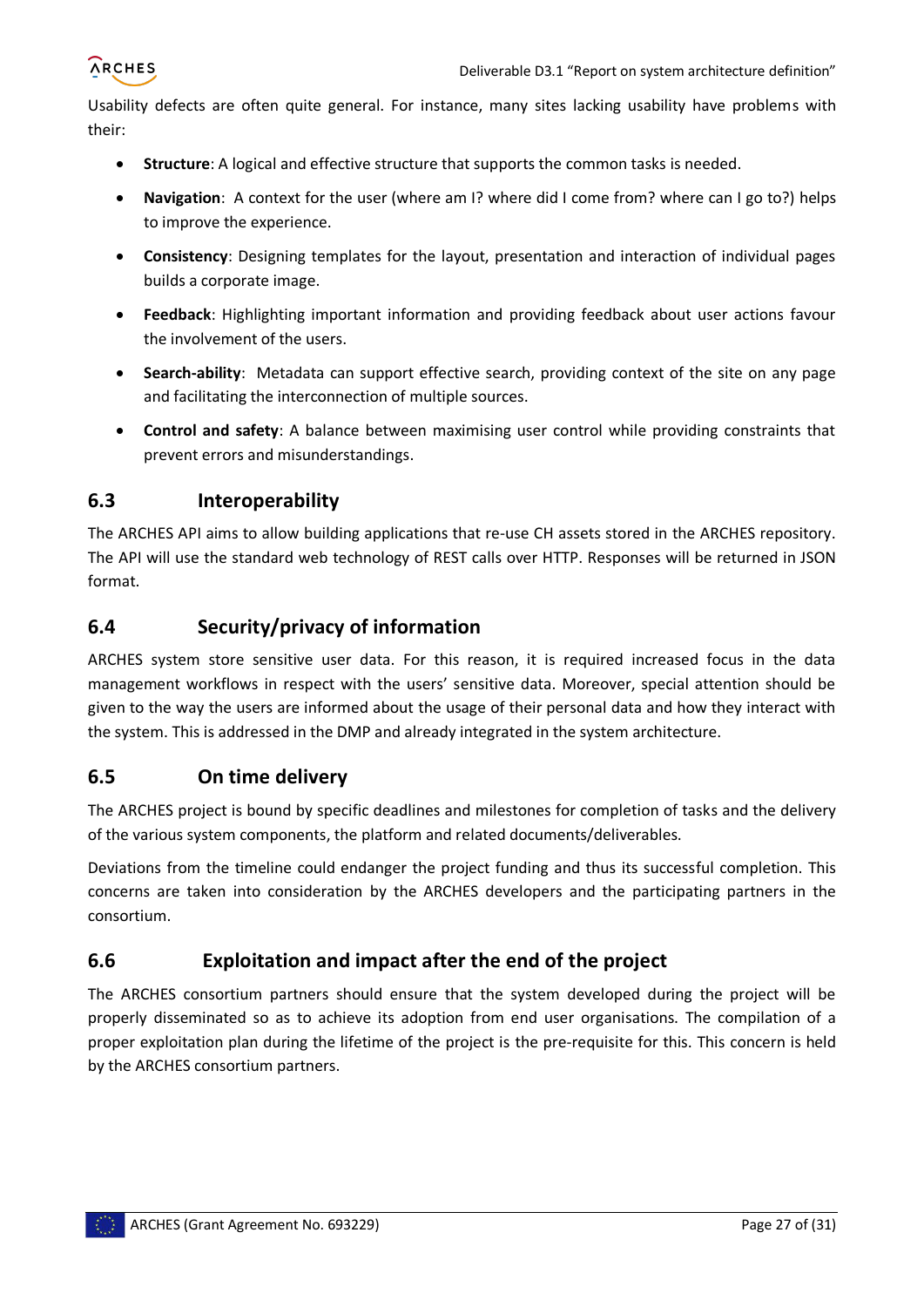

### <span id="page-27-0"></span>**7 Connections with other EU projects**

The previously described system architecture, especially regarding the interconnection of devices, communication protocols and functionalities, make use of the previous experience of the coordinator in the other European projects.

#### <span id="page-27-1"></span>**7.1 INSIDDE**

#### <span id="page-27-2"></span>**7.1.1 The project**

INSIDDE [\[6\]](#page-30-14) is a European project under the Seventh Framework Programme (FP7) aimed at unveiling unknown features – hidden paint layers, over paintings, possibly under drawing steps, brushstroke textures, sealed contents – of both 2D and 3D artworks for enhancing the knowledge-sharing of and the access to the digitised surrogates of the original cultural resources.

The combination of terahertz technology, image processing techniques, and 3D high-resolution scanning was the basis for the development of an innovative AR application for smartphones to be used at museums and the integration of the digital models into Europeana.

The scientific and technical objectives focused on the:

- Development of a cost-effective high-performance terahertz (THz) system for the specialised digitisation of 2D and 3D artworks.
- Implementation of new techniques to process and analyse THz images from paintings.
- Improvement of existing equipment and techniques for a better modelling of 3D artworks and their contents.
- Integration of digital surrogates of artworks into the online collection of Europeana and development of a smartphone application to improve visitor's experience at museums.

#### <span id="page-27-3"></span>**7.1.2 Strategy and concepts**

The strategy to achieve these goals was based on a hierarchical model consisting of three layers and four actions – each one corresponding to a specific work package:





<span id="page-27-4"></span>Apart from being non-harmful and non-ionising, which guarantees the perfect conservation of artworks, THz radiation – frequencies between 300 and 3 THz – can penetrate through dielectric materials up to 1 cm, so it allows recovering information about inner layers that cannot be seen by the human eye.

This initial step was followed by 2D image processing techniques, which addressed an automatic analysis of THz images – including brushstroke segmentation – in order to extract author's features and other aspects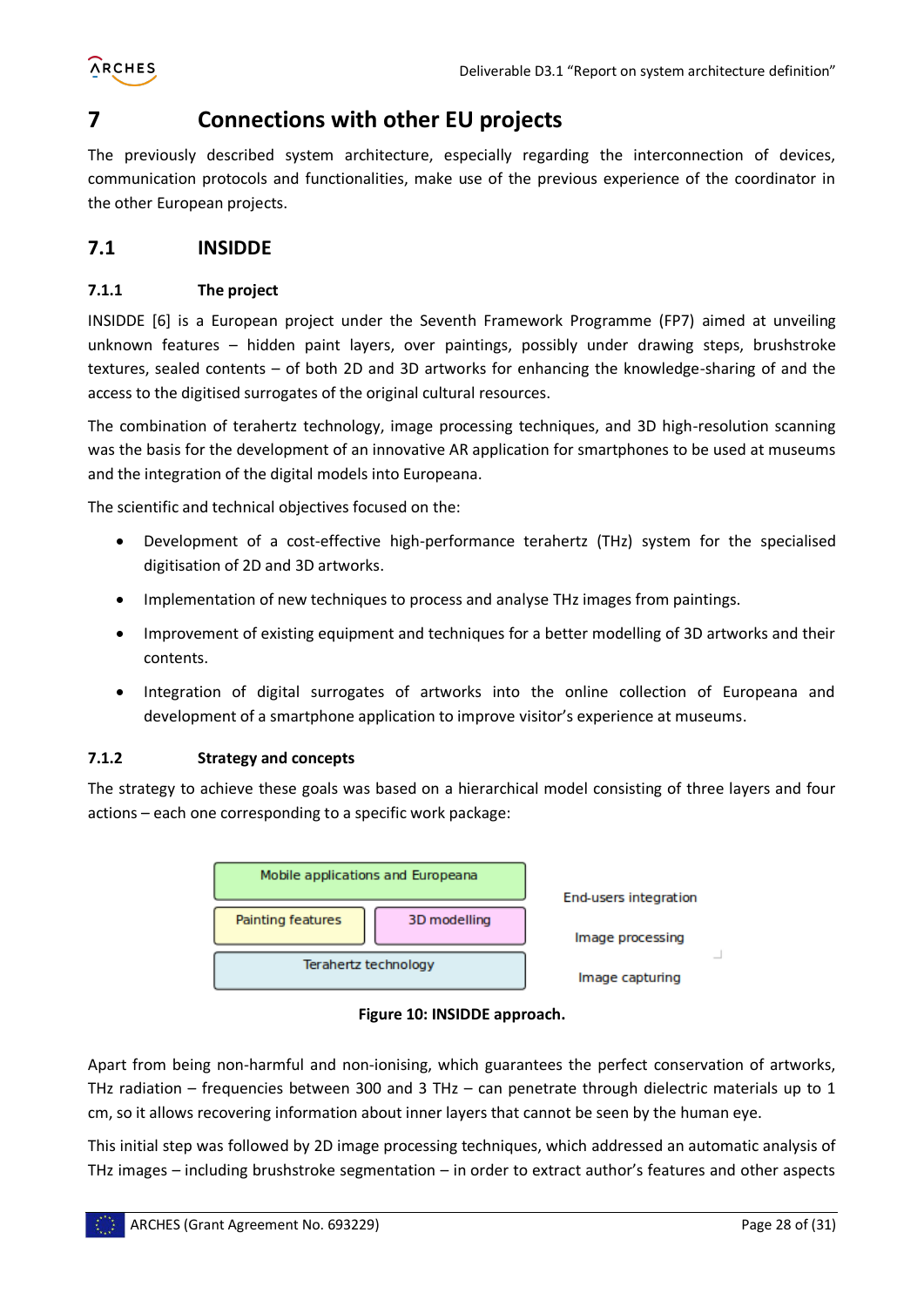#### that dwell inside.

Analogically, albedo reconstruction and content identification of sealed objects by means of spectroscopy tried to enhance the perception of 3D artworks through highly detailed and accurate digital surrogates.

The generated information was the input to create an innovative and attractive application for citizens when visiting the participating museums.

#### <span id="page-28-0"></span>**7.1.3 End users, scenarios and applications**

Preliminary test and validation activities for the AR-based application and the integration into Europeana were carried out at the Fine Arts Museum of Asturias (Spain) and the Regional Museum of History of Stara Zagora (Bulgaria) employing real artworks so, at the end, the results may be transferred to a wider range of users of cultural resources – not only CH professionals but also citizens and visitors. The knowledge gained in this particular area of INSIDDE will be re-used to develop at least one of the functionalities envisioned in ARCHES.

#### <span id="page-28-1"></span>**7.2 IN3DGuide**

#### <span id="page-28-2"></span>**7.2.1 The project**

The main goal of this project [\[7\]](#page-30-15) was to develop a product to guide people to their indoor destination using only their mobile phone and local communication networks (without necessarily using cellular operators' infrastructure). Augmented reality assisted them in identifying their destination or the object they were looking for (e.g. an artwork). The system was intended to increase macroscopic efficiency and people's mobility. The system was accessible from fixed terminals within the building (static information points with the building's 3D directory preloaded).

To achieve this, the project took advantage of all the smartphone's capabilities (camera, screen, location system, compass, Wi-Fi, Bluetooth, etc.). Images taken by the camera were used to guide the user and provide virtual information in a superposed layer of AR.

The main objective was creating a unique guiding technology by integrating 3 existing technologies by addressing 3 major challenges:

- Precise mobile device-based indoor location system development, considering non-intrusiveness to the user as well as privacy and anonymity principles.
- Use of AR for dynamic indoor guidance, taking into account the particularities in indoor scenarios, different from traditional outdoor guiding systems. Thus, 3D-based AR contributed to improving an immersive user experience.
- Integrating together with location and guidance systems a mobile based access control subsystem, enabling an integral solution ready to be deployed in several application domains.

The outcomes and capabilities will be re-used in the framework of ARCHES.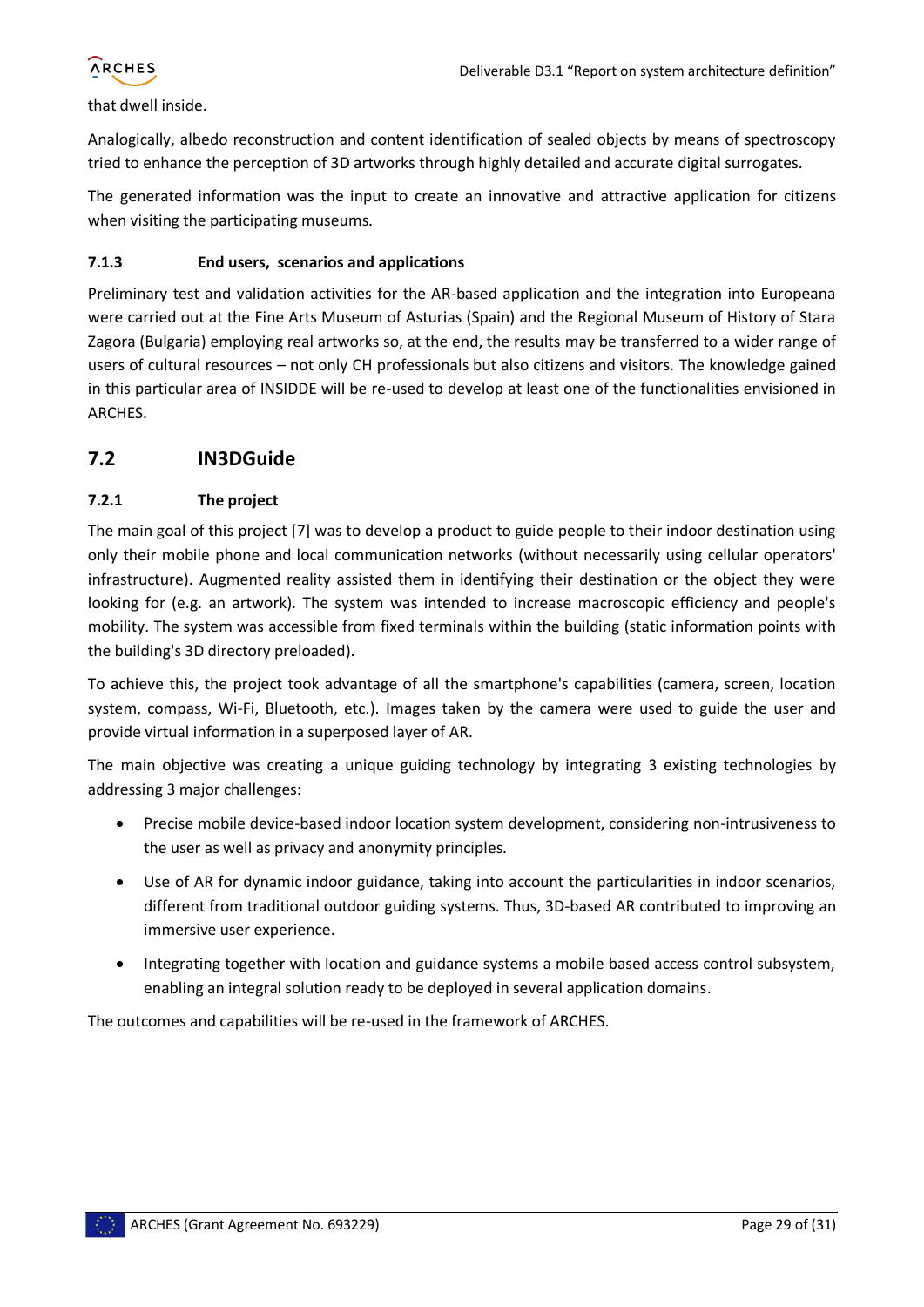

# <span id="page-29-0"></span>**8 Conclusions**

In this deliverable the system architecture – also called high level software design – of ARCHES has been described. The first step has been to analyse and identify the HLRs for the system so as to clearly define the specific objectives the system will pursue all along the lifespan of the project and achieve by September 2019. The requirements have been established taking into account three different aspects: the DoA, the experience and expertise of the consortium and initial feedback from the exploration groups that are at the heart of the proposed research methodology with end users.

Once the functional and non-functional requirements have been defined, the software architecture is designed by identifying all the components and the communication protocols between the different elements. In section 3 "System architecture", an overview of the entire system and an explanation for each component of the architecture was provided. In addition, the infrastructure that supports de application, the information architecture was part of this section too as well as all the aspects related to the security that will be implemented in the system.

It is important to highlight that all the issues that are relevant for the implementation of the overall system and, in particular, for the online platform, have been pointed out in this document. Nevertheless, the usercentred methodology adopted by the ARCHES project, where exploration groups actively participate in all the phases of the value chain, may lead to redefine some of the points described in the above sections.

The final result of this deliverable is a first design of the system that will be built during the next months, being the main input for task T3.5 "Platform integration and testing".